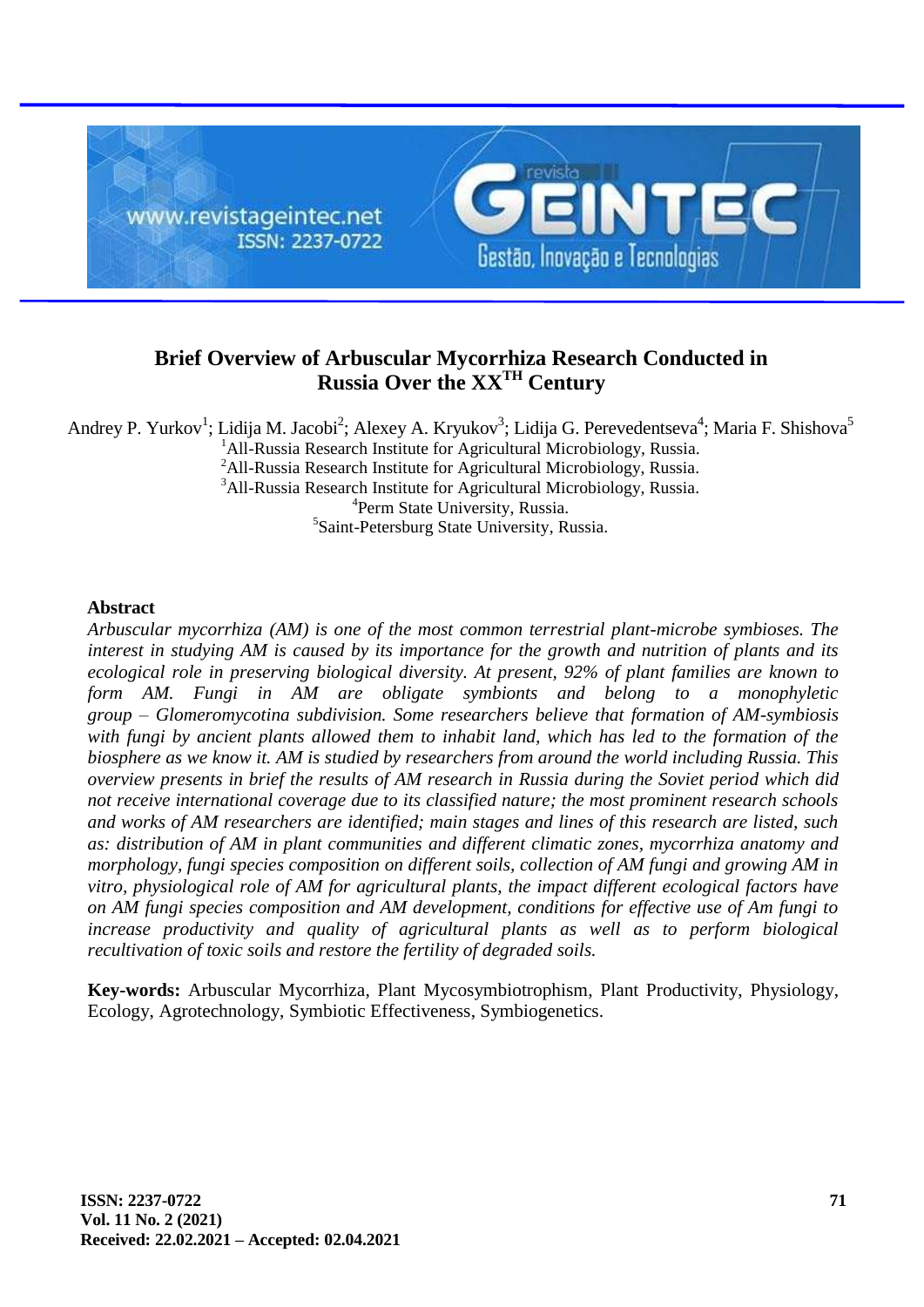#### **1. Introduction**

Arbuscular mycorrhiza (AM) is one of the most wide-spread plant-fungus associations formed by most higher terrestrial plant species (75-90% by different estimates) with monophyletic fungi from Glomeromycotina subdivision of Mucoromycota Division (Spatafora et al., 2016) that consists of 240-348 species (Stockinger et al., 2014; Öpik et al., 2014). According to I. Karatygin, AM constitute at least 20% of cycle of matter in terrestrial ecosystems (Karatygin, 1993). The first description of mycorrhiza in Russia was provided by F. Kamenskiy (Kamenskiy, 1886). Studying the anatomy of a herbaceous plant Monotropa (*Monotropa hypotitis*) covered by thick mycelium, Kamenskiy supposed that this was a symbiosis between a plant and a fungus. In 1911, studying the morphology of *Fungi hypogaei* that formed endomycorrhiza on herbaceous plants, F. Bukhgolts suggested that the fungi belonged to Phycomycetes of Endogonaceae family (Bukhgolts, 1911). The range of AM symbiosis research is very wide and includes the role of AM in the evolution and biodiversity of plant communities; physiological studies of the AM role in mineral nutrition and regulation of metabolic processes in host plants, in photosynthesis and adaptation to adverse environmental conditions; AM role in soil formation processes, cycle of matter, ecosystem sustainabilityplant adaptation to biotic and abiotic stress factors as well as genetic studies of the formation and functioning of plant-microbe systems (PMS) which gave rise to an independent discipline – symbiogenetics. The modern science considers the formation of PMS to be a result of coevolution of interrelated organisms which lead to parallel convergence of partners of a symbiosis (Karatygin, 1993; Provorov, 2001). It was the symbiosis with AM fungi that allowed the early Rhyniophytina plants expand beyond their water environment and form a new ecological niche (Pirozynski, Malloch, 1975; Malloch, Pirozynski, 1980; Karatygin, 1990; Karatygin, 1993). Mycelium is believed to have performed the role of roots and provided the plants with water and minerals. AM is an ancestral form of symbiosis between fungi and terrestrial plants and as a mutualistic biotrophic intracellular association is one of the most successful evolutionary strategies which is proved by the fact that it exists fro more than 400 million years and is the most widely spread PMS (Karatygin et al., 2006; Smith, Read, 2008, Provorov, Stark, 2014). Plants used many molecular genetic mechanisms of AM plant-microbe interaction in symbioses that emerged at later stages of evolution, for example, a symbiosis between Fabaceae and Rhizobia. In accordance with the hypothesis of their coevolution with host plants, AM fungi have always been obligate mycotrophs. Any other ancestor of AM fungi, for example parasites or saprophytes, has not been yet found (Pirozynski, Malloch, 1975; Koide, Mosse, 2004). Close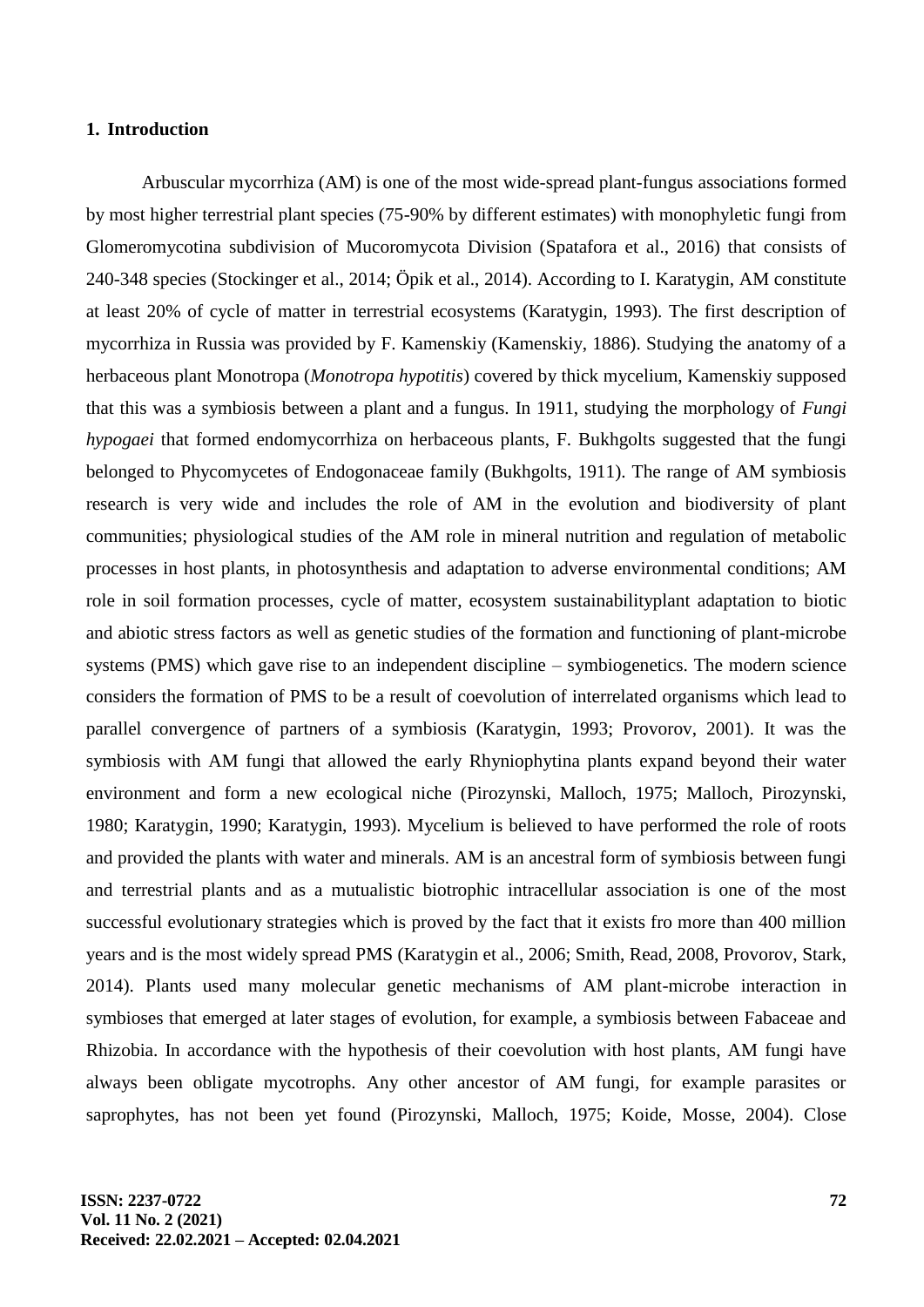coevolution of plants and AM fungi proves that AM played the decisive role in the formation of the biosphere in its present form.

The AM role in the development of plants can hardly be overestimated. I. Selivanov believed that AM main function should be considered its participation in the phosphorus cycle (Selivanov, 1976). The importance of research of AM role in plant nutrition was proved as early as in 1933 when S. Kostychev wrote that without systematic biochemical investigation of mycotroph nutrition mechanisms our understanding of root nutrition would not be full (Kostychev, 1933). At present, AM is an important area of research for a number of fundamental questions of PMS evolution and root nutrition of mycorrhizal plants. AM economic role has also become obvious for agriculture and forestry as well as for land recultivation performed to improve plant mineral nutrition and increase their productivity. This gave rise to a promising research and development area – the creation of biological products and selection of AM plants characterized by high symbiotic activity.

#### **2. Overview of Research of I. Selivanov's School**

AM started to be actively studied in the second half of the XX century. From 1950 to 1990 plant mycosymbiotrophism was studied in international science from the following points: morphological, mycological, geographic, ecological and physio-biochemical. The most common is the research of mycorrhiza morphology, geography of distribution and its role in ecosystems. During the post-Soviet period in Russia (from 1990s) an actively developed field was molecular-genetic research of AM.

In the Soviet Union, a systematic research of mycosymbiotrophism in vegetation cover began in 1957 and was led by Ivan Selivanov (Perm, Perm State Pedagogical Institute, PSPI, department of botany); in 1963 I. Selivanov created the first Russian scientific school The Study of Consortive Relations and Population Structures in Natural and Anthropogenic Ecosystems. Each of his undertakings was supported by his wife and companion – Lyutsiana Krüger. Selivanov engaged students in research and organised scientific expeditions to different parts of the USSR. One doctoral dissertation scientific advice to: T. Boyko (Sentyabova) (study of the intensity of mycorrhiza formation in fir seedlings depending on the growth conditions), N. Golubinskaya (growing arbuscular mycorrhiza in a laboratory), N. Yeleusenova, K. Yeropkin, L. Ivashkina, V. Loginova, A. Lusnikova, L. Mekhonoshin, T. Maksimova, O. Namestnikov, L. Nozadze, V. Perevedentsev, L. Perededentseva, E. Shkaraba, L. Utemova (study of Liliaceae and Iridaceae mycorrhiza, general questions regarding mycosymbiotrophism), V. Shavkunova (mountain-meadow phytocenosis), L. Shirinkina (description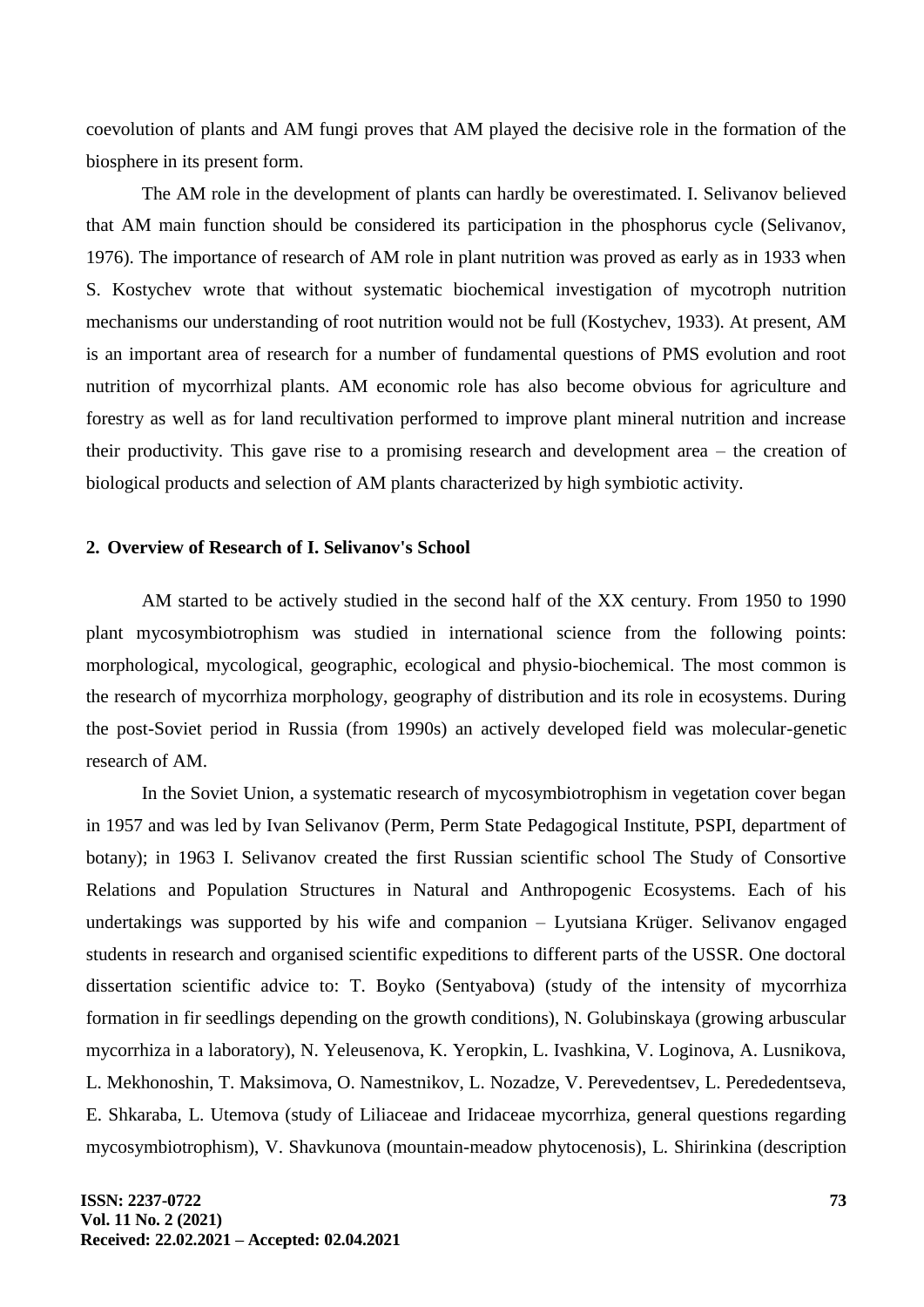of mycosymbiotrophism and other forms of consortive relations in wheat agrocenoses of the Central Cis-Urals). Since 1975 all data on mycorrhiza research has been concentrated in a Perm periodical, republican interuniversity collection of studies titled Mycorrhiza and Other Consortive Relations of which I. Selivanov was appointed an editor-in-chief at the II All-Union convention dedicated to consortive relation research From 1978 to 1994, 9 editions of the collection were published, of which the last one was deposited. In 1981 Nauka publishing house released I. Selivanov's monograph awarded with a Moscow Society of Naturalists Award. The monograph summarized and analyzed all available work on mycosymbiotrophism over 1829–1977 period (1,007 sources including 494 foreign ones). One doctoral dissertation and ten PhD theses were defended under Selivanov's guidance. Since 1960s, the members of the department of botany of Perm State Pedagogical University (Selivanov, Shirinkina, Perevedentseva, Khrushcheva and Talatina) including undergraduate and postgraduate students have actively studied mycosymbiotrophic consortive relations in natural and agricultural biocenoses. A detailed analysis of symbiosis between higher plants and AM fungi was undertaken. This form of consortive relations was studied in all landscapes and geographic zones of the USSR and main vertical climate zones: in the Ural and Caucasus Mountains, some mountain systems in Central Asia (Gissar and Chatkal Ranges, Tian Shan and Kopet Dag). A description of mycorrhizae in more than 4,000 Cryptogams, Gymnosperms and Angiosperms was performed; mycosymbiotic parameters of the key natural biogenocenoses were calculated; some aspects of ecology of mycorrhiza formation were studied experimentally, in particular, the dynamics of mycorrhiza formation and development and the influence of soil conditions and light intensity on mycorrhiza formation (Selivanov, 1983). Along with these studies, terminology and classification of mycorrhizae were elaborated, main types of mycorrhizae were indentified and solutions to methodological problems were developed (Selivanov, 1973). Since 1970, the results of this research have been published in dozens of annual proceedings of the Perm State Pedagogical Institute – Mycorrhiza and Other Consortive Relations , Plant Mycorrhiza, Role of Consortive Relations in the Formation of Biogeocenoses –as well as in I. Selivanov's monograph (Selivanov, 1981). Let us briefly review some of the results of this research.

Extensive study conducted in tundra, forests, steppes and deserts have shown that arbuscular mycorrhizae dominate in vegetation cover of these landscapes. It was determined that the landscapes and geographic zones under study differ in the frequency of occurrence of mycotrophic plants. Thus, the proportion of mycotrophic species was 42.2% in tundra, 77.9% – in forests and 60.9% – in deserts (Selivanov, 1976b). The proportion of AM plants to all studied plants was: 32.8% in tundra,  $63.3\%$  – in forests,  $82.0\%$  – in steppes and  $60.1\%$  – in deserts. The proportion of AM plants to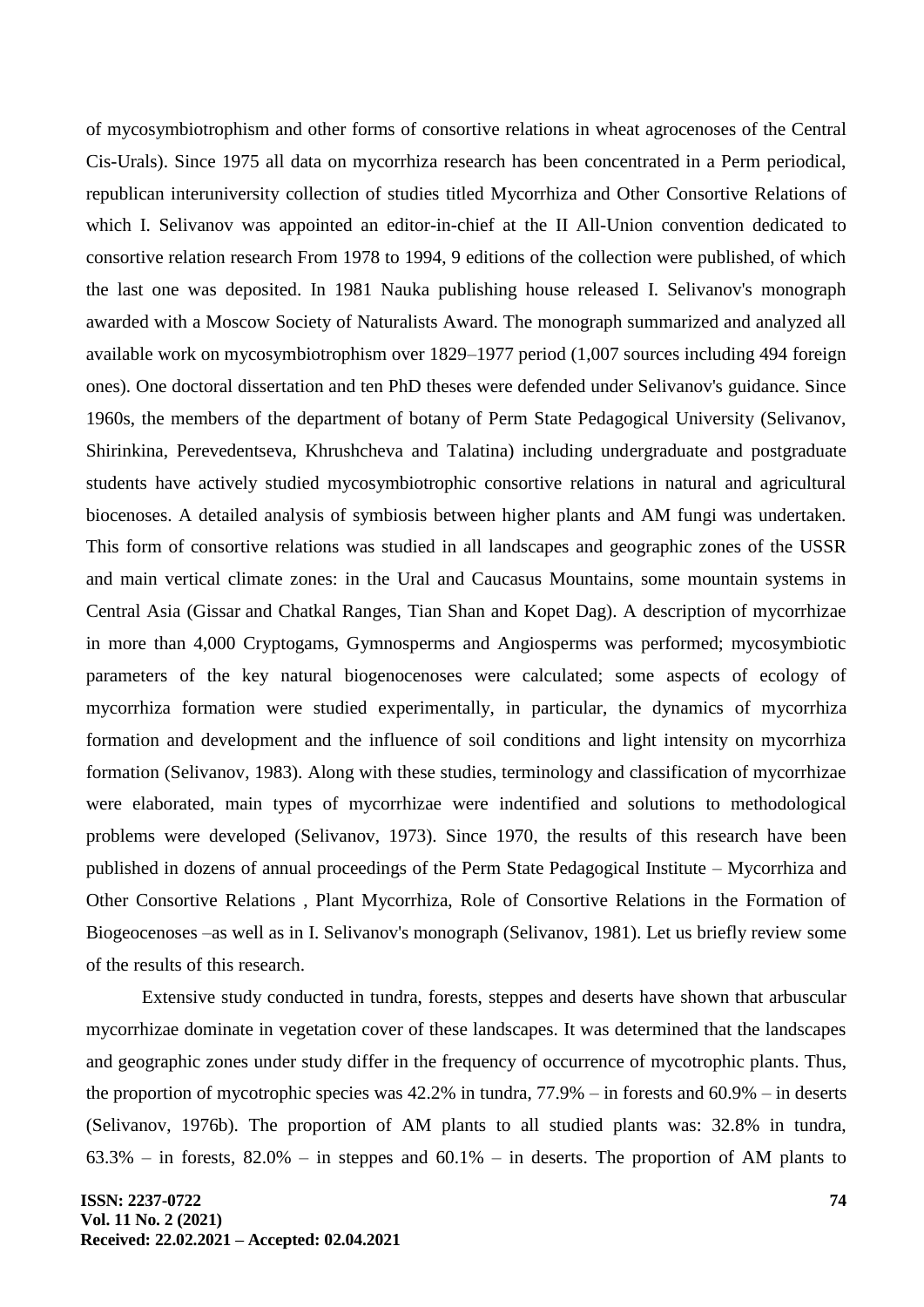mycotrophic plants (of all types of mycorrhizae) was 70.0%, 97.8% and 96.0% respectively (Selivanov, 1976b).

The first results of morphological AM research were obtained using optical microscopy in 1957. In particular they showed that: 1) AM fungi do not form hyphal sheath typical for ectomycorrhizas but can form a dense net of hyphae with episodic chlamydospores or sporocarps that contain chlamydospores; 2) AM fungi penetrate the root through epidermis and – less frequently – through fibrils although the latter is frequently observed in grains (Krüger, 1957; Selivanov et al., 1961; Selivanov, Utemova, 1968); 3) AM almost does not change the appearance of the roots, and a slight change of root color into brownish or greenish-yellow in spots where the fungus is concentrated is displayed only by some plant species, such as the onion, corn, wheat, pea, tomatoes and other Solanaceae, which quickly disappears in the sun; hyphae can grow intra- and intercellularly; during the active growth of hyphae the mycelium is non-septate, however, if the conditions are adverse, it may form occasonal septa; the fungus grows in the root cortex without penetrating the endodermis, stele and root meristem; chloroplast-bearing cells are not infected by the AM fungus; arbuscules are formed as a result of repeated dichotomous branching of the hyphae tips, and the branches that resemble a "tiny tree goes on until they fill all spaces between the cells, the last branches being very thin, less than 1 micrometer, and are hardly observable through the optical microscope (Selivanov, 1975a). Arbuscules later degrade and turn into "grainy mass" which is then lyzed (digested) by the host plant. Based on this, I. Selivanov Classified AM as phycomycetic tamniscophagous endomycorrhiza (Selivanov, 1975c).

Analysis of the morphology and anatomy of mycorrhizal roots of herbacious plants from different landscape and geographic areas (the Urals, the Kola Peninsula, the Caucasus, Crimea, Central Asia, the Pamir Mountains, forests and steppes of the Trans-Urals, Western Siberia and Moscow Region) as well as greenhouse and house plants, among which tropical species were predominant, allowed to conclude that these mycorrhizae were formed by the same or very similar fungi species, supposedly, of the genus Endogone. The same conclusion was made from a study of introduced and acclimatized plants of Batumi, Tashkent, Novosibirsk and Perm botanical gardens. Thus, the members of the department of botany of Perm State Pedagogical Institute who studied AM in different lanscapes and geograpical zones found the relation between AM and phycomycetes from the family Endogonaceae (Selivanov, 1975b).

Along with the research of AM distribution, morphology and anatomy, the following problems were studied in 1960–1970s: ways of mycorrhizal infection transmission (through seeds, from soil or other media); AM host plants specialization; the ability of different exophytes and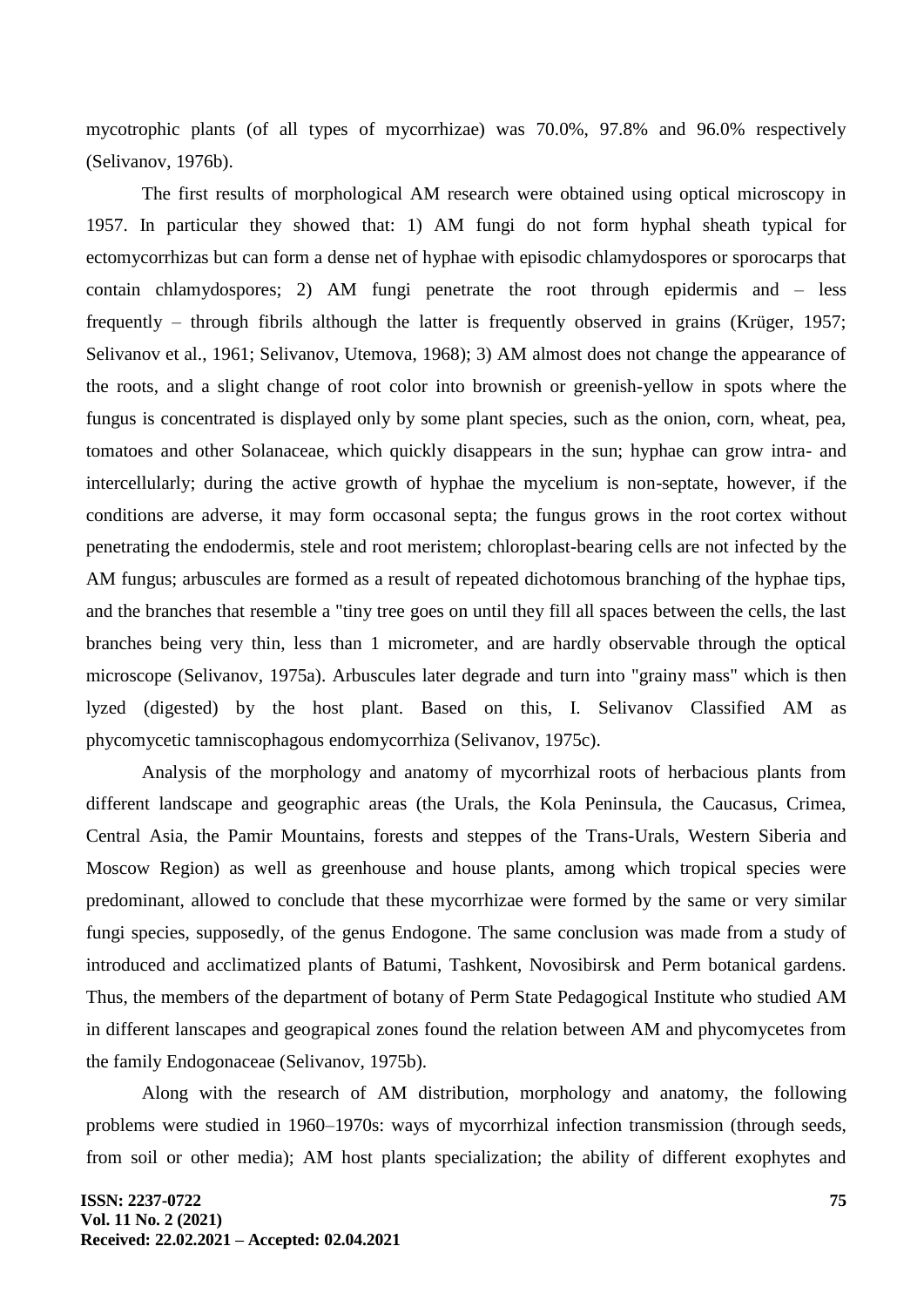endophytes (along with phycomycetes) to form AM. The study of location of endophyte fungi in a number of plants has shown that fungi do not form mycorrhiza in plant's reproductive organs (Krüger, Selivanov, 1976). It was proven experimentally (on wheat and pea) that plant do not display cyclic mycorrhizal infections, and that AM occurs when roots are infected in the soil (Krüger et al., 1973). A series of experiments where wheat and seedlings grown in sterile conditions were infected using mycorrhizal roots of different herbaceous plants and fungal spores isolated from soil proved that phycomycetic rhizomycetes (lower unicellular fungi that are found in the plant rhizosphere) do not have a narrow host plant specialization (Krüger et al., 1973).

The literature on the biological nature of AM fungi available at that time was controversial. According to E. Khrushcheva, for example, such micromycetes as *Fusarium oxysporium* Schecht and *F. javanicum*var *radicicola*Wr. create in wheat roots a picture similar to endotrophic mycorrhiza (Khrushcheva, 1955; Shirinkina, 1978; Selivanov, 1983). However, in other cases these very species of the genus Fusarium behave as parasites. Experiments in which L.endophytic fungi Krüger and her colleagues (Krüger et al., 1973) infected wheat and pea seedlings with exophytic and endophytic fungi (*F. javanicum*, *Rhizoctonia sp.*, *Gilmaniella humicola*, *Rhizopus nigricans*, *Chaetomium globosum* Kunze, *Alternaria tenuis*, *Penicillium verticilloides*, *Hypholoma fasciculate*) showed that they do not form AM but rather behave as parasites affecting xylem (like *F. javanicum*) and phloem vessels (like *Rhizoctonia sp.*) or as saprophytes. Others, for example *Chaetomium giobosum*, *Penicillium verticilloides* penetrate the roots and settle in cortex rather than in stele

Studies of AM ecological functions in natural ecosystems in Russia began as early as in 1950s when its active role in plant growth and development was identified. A number of studies of mycorrhiza formation in bread grains grown on chernozem, solonetz, forest-steppe, grey forest and sod-podzolic soils was conducted (Khrushcheva, 1955; Khrushcheva et al., 1986; Bulayeva, 1965; Selivanov, Utemova, 1968; Shirinkina, 1978); a primary identification of AM plant species, assessment of AM distribution in different geographical zones and influence of the environmental conditions on AM formation were performed. The key ecological factors that influence mycorrhiza formation were idetified, such as: humidity, water and air conditions, pH level, amount of organic and mineral matter, agrotechnologies used to cultivate plants, air temperature, amount of light and soil type (Khrushcheva, 1961; 1980; Khrushcheva, Sogina, 1968; Golubinskaya, 1980a, 1980b). The research usually took place in the field, i.e. mycorrhiza formed by indigenous fungi was studied. Inoculation with AM fungi was not performed. The AM effectiveness was estimated using indirect evidence, for example, by comparing the productivity of slightly and highly mycorrhizal plants or the results of correlation analysis of plant productiveness and mycotrophism. As a fungal inoculum for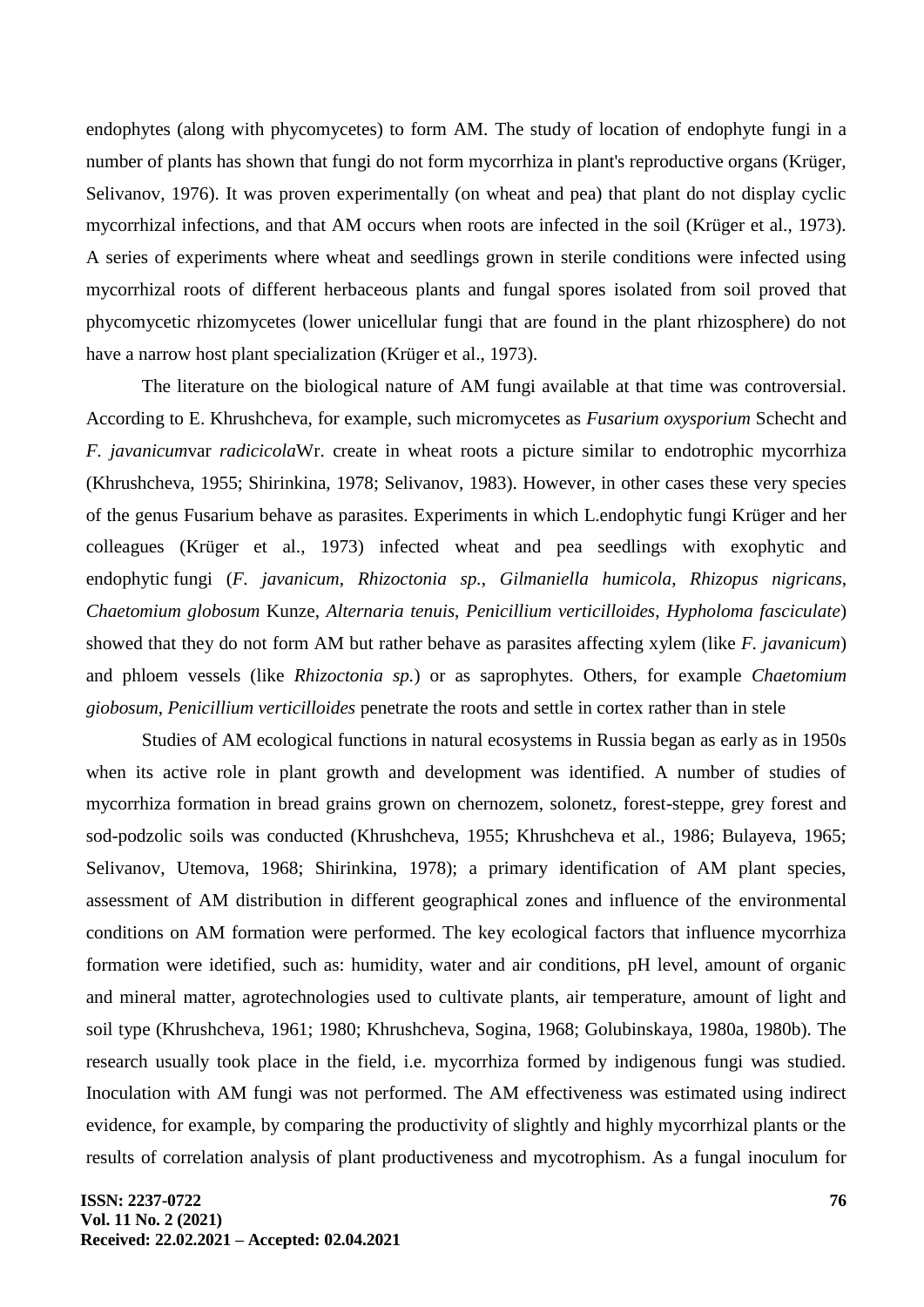laboratory experiments on sterile substrates, mycorrhizal roots of different plants were used growing in the wild or in greenhouses or soil from mycorrhizal plants as well as fungal spores isolated from the soil.

It was E. Khrushcheva who has first noticed the positive effect of mycorrhiza on the growth of corn growing on light-grey forest soil with a small amount of mineral fertilizers (Khrushcheva, 1961). The conclusions were based on the positive correlation between the corn height and the amount of AM in th roots. The author explains this by better mineral nutrition of plants due to AM and faster synthesis processes, in particular, faster protein synthesis in leaves (Khrushcheva, Sogina, 1968). L. Shirinkina's research Showed has shown that mycosymbiotrophism of wheat largely depends on the amount of mineral nutrients in the soil, in particular – phosphorus. When agricultural conditions are favorable and agrotechnologies are advanced, wheat grows well and shows high yield with very slight relation with mycorrhizal fungi (the intensity of mycorrhizal infection varying from 1 to 4%) and absence thereof. When the soil has a smaller amount of phosphorus and the agricultural technologies are of an average level, the wheat yield is almost twice lower although all plants show AM, and the degree of mycotrophism is many times higher (14-38%) (Shirinkina, 1978). L. Shirinkina also studied the relation between mycorrhiza formation in wheat and climatic conditions (Shirinkina, 1985). Three-year long observation in the filed has shown that the amount of precipitation and diurnal air temperature during the period before the sowing influenced the intensity of mycorrhiza formation at the early stages of plant vegetation and the dynamics of its further development. The maximum AM occurrence at the beginning of tillering  $(\sim 70\%)$  was observed in the year when both factors – temperature and air humidity were relatively high (relatively humid conditions and moderately warm weather). Low air humidity and warm weather resulted in much rarer AM occurrence  $(\sim 40\%)$ , as well as humid and cool weather  $(\sim 35\%)$ . Further observation showed that the intensity of mycorrhiza formation in wheat increased towards the ripening stage, with AM developing best in warm and considerably humid weather.

E. Khrushcheva and her coauthors (Khrushcheva et al., 1980) studied the development of AM in some grains (wheat, rye, oats and corn) and determined the impact it has on the plant growth and yields depending on the time of plowing (early in July or late in October) and the soil moisture level especially at an early stage of AM formation. Thus, when the soil moisture was sufficient and the plowing was late, 67% of the plants formed AM (by the three-leaf stage), and the wheat yield was 16,500 kg/ha higher than when the plowing occurred early. A positive correlation was found between the plant mycotrophism and the grain weight, which may be a proof that AM increases the wheat yield. When the plowing occurred early and the soil moisture was the same, only 6% of the plants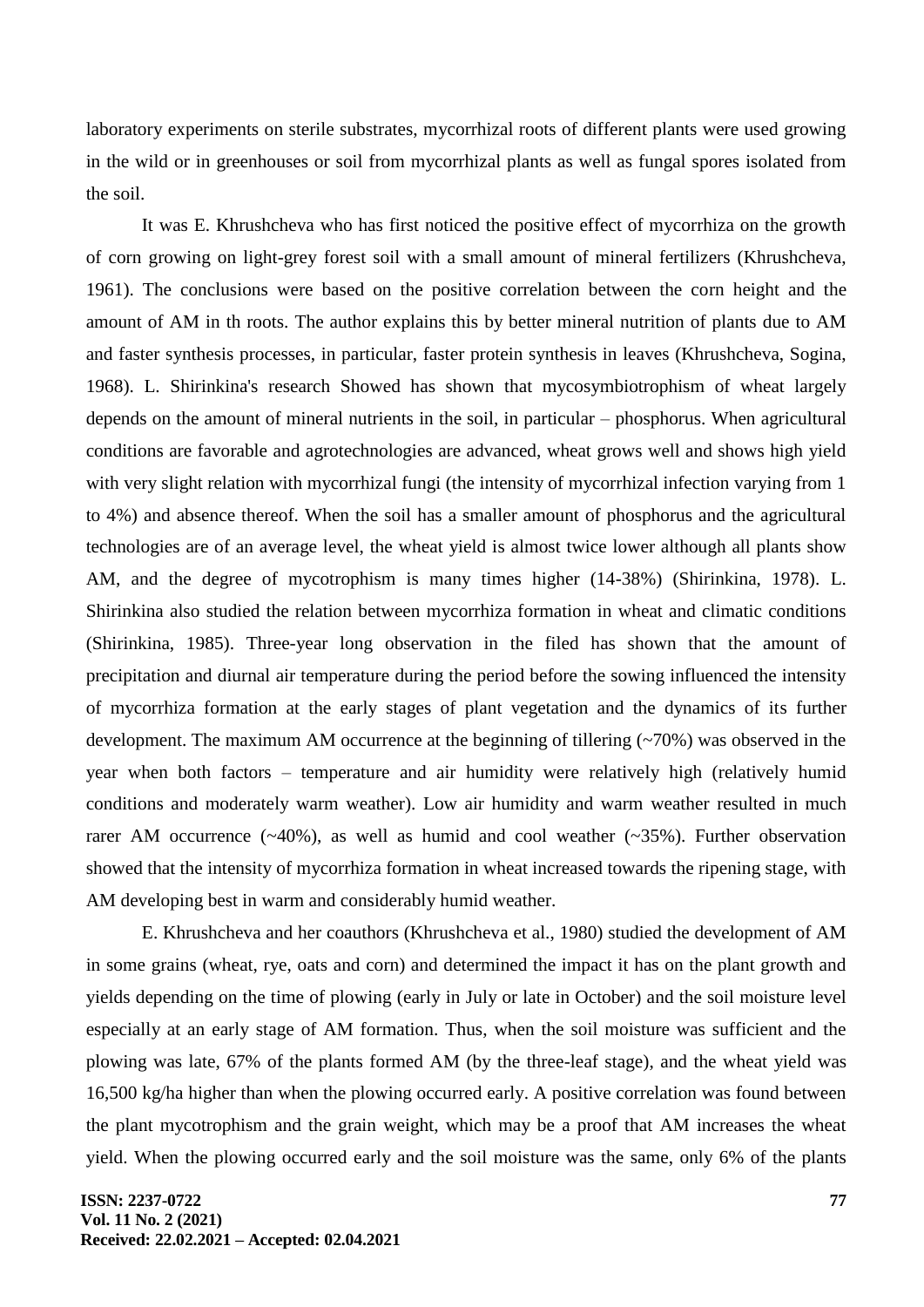formed AM, and the difference in the height between AM and non-AM plants was insignificant. The authors suggested that the difference in mycotrophism of the plants was determined by the degree of organic matter decomposition in the soil which was not only the source of energy for AM-fungi but also a place where fungus primordia – mycelium and spores – were stored. When the plowing was late, these organic residues decomposed slower than when it was early, which, supposedly, resulted in better survival of AM fungi and, consequently, intense formation of mycorrhiza in wheat during spring. When the summer was dry and the plowing occurred late, the yield was 77 kg/ha lower than when the plowing occurred early. Thus, different times of plowing of the grass cover and different levels of soil moisture create different conditions of plant soil nutrition, which in turn influences the interaction between AM fungi and higher plants (Khrushcheva et al., 1980).

N. Golubinskaya studied the influence of temperature and nitrogen nutrition on the growth, yield and mycotrophism of the pea (*P. sativum*) and red clover (*Trifolium pratense*) in a vegetation experiment on sterile substrates – vermiculite and quartz sand (Golubinskaya, 1980a). It was found that a higher amount of nitrogen fertilizers led to lower AM occurrence in the clover roots and lower symbiotic effectiveness. An optimum temperature for AM development in the clover and pea was determined (+17ºС). N. Golubinskaya also provides data on the influence of different light intensity on mycotrophism of self-pollinated corn lines (Golubinskaya, 1980b). It was shown that both in a greenhouse (with the illuminance of 1,200 and 580 lux) and in a phytotron (with the illuminance 4,600 and 2,800 lux), higher light intensity resulted in 2-4 times lower corn mycotrophism.

L. Shirinkina studied consortive relations between wheat and micromycetes – Am fungi and a pathogenic fungus *Ustilago tritici* that causes the "loose smut" disease (Shirinkina, 1975; Shirinkina, 1986). Having compared the level of mycorrhiza infection development in healthy plants and plants infected with loose smut at the milky stage, Shirinkina 1) mycorrhiza is formed in both healthy and infected wheat heads; 2) healthy and infected plants differ in the intensity of mycorrhiza infection development – it is developed faster in infected plants (with more grey mass and vesicles and fewer arbuscules) than in healthy plants; 3) AM fungi could not prevent the development of the pathogenic infection as it occurred when the plants were in bloom and was transmitted with seeds. L. Shirinkina also assessed the effect of a complex of agricultural activities on the species composition and mycorrhiza formation of weed plants in wheat plantings in the Perm Region (Shirinkina, 1979). The results of the study showed a relatively low mycotrophism of weed plants in agrocenoses. The author suggests that this is the result of favorable conditions for soil autotrophic plant nutrition. A total of 54 species of weed plants were identified, of which 30 formed mycorrhizas, the anatomical and morphological pattern of which was largely similar to that of wheat mycorrhizas and is characteristic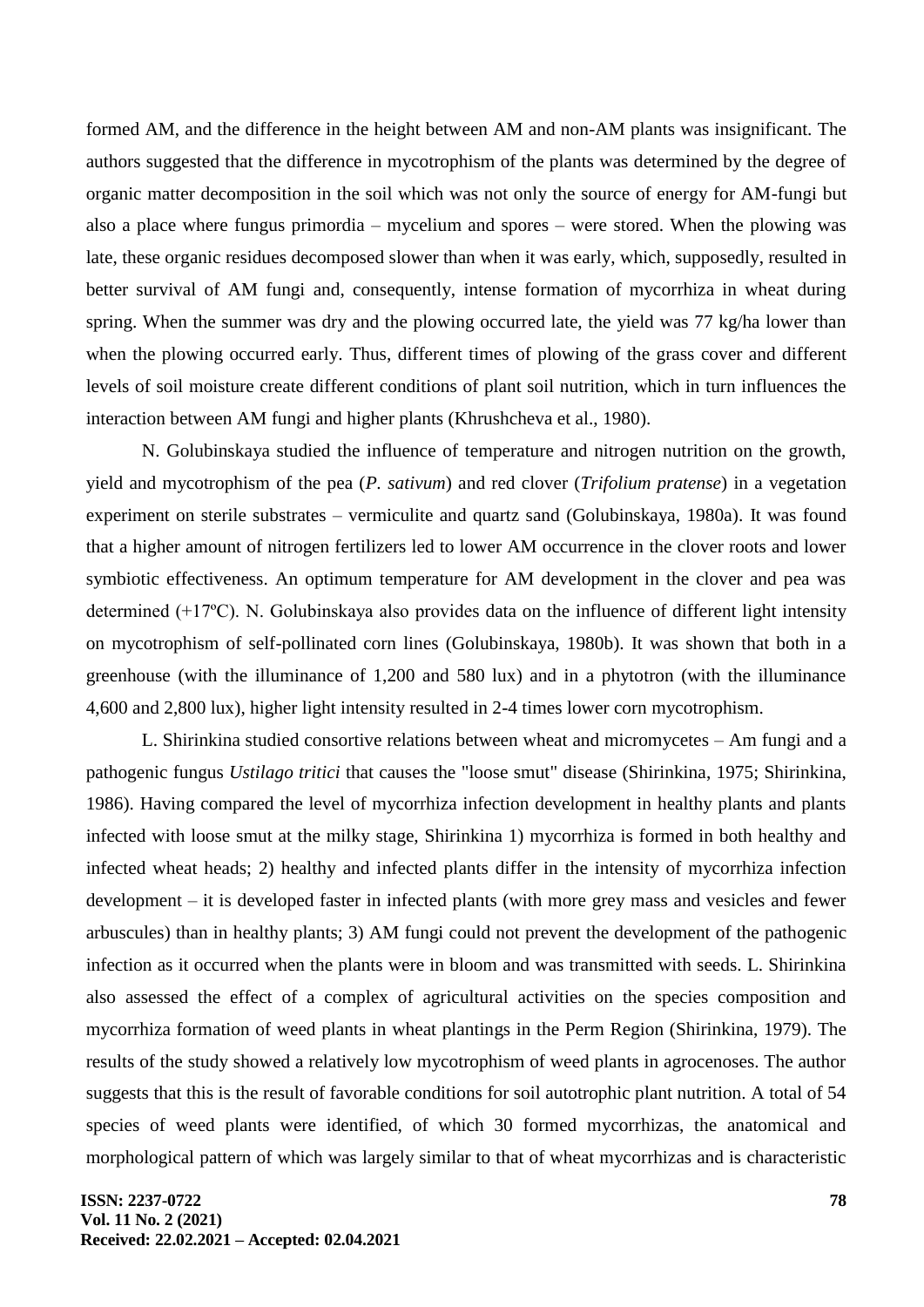of the fungi of the family. Endogonaceae. Mycorrhizae did not form in the species of the Caryophyllaceae, Chenopodioideae, Equisetophytina, Fumarioideae, Polygonaceae and Rubiaceae. A relatively high intensity of mycorrhiza formation in the roots was observed in Compositae, Labiatae and Fabaceae. The development by plants of symbiotic relations largely depended on their lifetime: more fungi were observed in perennial species. Annual and biennial plants make up the structural basis of weed sinuses in wheat crops (72%), of which 54% are non-mycorrhizal, and the rest are slightly and medium-mycotrophic plants. Perennial weeds are medium-mycotrophic species.

L. Shirinkina found that consorts in agrocenoses found in the same soil are affected by the ecological situation, which is formed under the influence of different seeding rates and, consequently, the area of nutrition. In the Central Cis-Urals alluvial soils, where mycorrhiza forms relatively well, when the planting is thinned to amount twice lower than the standard rate, the number of AM fungi increases significantly, whereas, when the planting thickens, it, on the contrary, decreases. In cultivated sod-slightly podzolic light loamy soils, where the process of mycorrhiza formation is less intense, the thinning of plantings does not affect consortive relations, whereas, when plantings thicken, the relations between plants and AM fungi are enhanced (Shirinkina, 1978). The same field experiments showed that, with the seed rate in the same soil being equal, mycorrhiza formation depends on the productivity of individual plants. Thus, among the production crops, well-developed plants show 31% intensity of mycorrhizal infection, medium-developed – 26%, and underdeveloped – 20%. They account for 19%, 73% and 8% of the yield respectively. Therefore, the major part of the yield (92%) is produced by more mycotrophic, medium-developed and well-developed plants.

Thus, from1960s to1980s Russian researchers identified the main abiotic factors (and their parameters) that affect the development of AM in some crops and managed to show a positive correlation between the level of mycorrhiza development and the crop yield. The study of reasons of the AM symbiotic effectiveness began. In this respect, I. Selivanov saw the main contribution of phycomycetic endomycorrhizas in the fact that they play an essential role in the phosphorus nutrition of plants, being a link that also takes part in the phosphorus cycle in the biosphere (Selivanov, 1976b). Unlike nitrogen and sulfur, phosphorus is found in the tissues in an oxidized form. Mineralization of organophosphorus compounds usually occurs via hydrolytic cleavage of phosphoric acid from the corresponding organic compounds. In the soil this process is carried out with the help of bacteria (mainly *Bacillus mesenteries*, *B. megaterius*, *Pseudomonas sp.*) and microscopic fungi (for example, species of the genera Rhizophagus, Penicillium, Aspergillus, Trichothecium, Alternaria and Rhodotorula). Among soil bacteria, there are narrowly specialized strains that have adapted to the decomposition of organic substances high in phosphorus (*B. megaterium* var. *Phosphaticum*). As a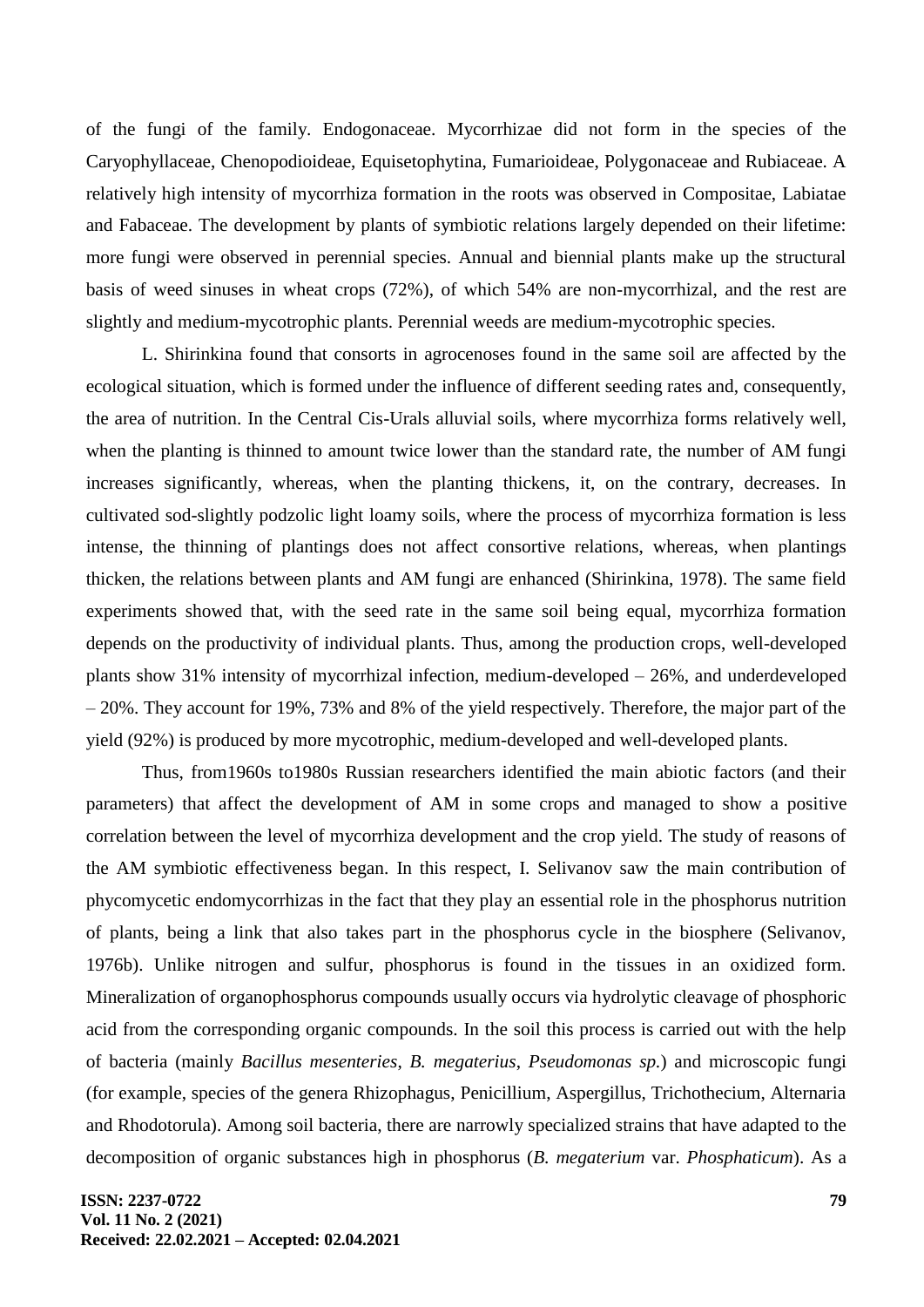result of microbiological decomposition of organophosphorus compounds, phosphoric acid is formed, which immediately binds to the bases of the soil and transforms for the most part into salts of calcium, magnesium and iron, which are poorly soluble and therefore ill-suited for plant nutrition. Consequently, phosphorus for some time does not take part in a biological cycle of organic matter. Accordig to I. Selivanov, its subsequent inclusion into a cycle of matter occurs microbiologically – with an input of carbon dioxide, that acidifies the soil and thereby increases the solubility of phosphates (Selivanov, 1976b). This is also achieved by the activity of nitrifying bacteria and sulfur bacteria. But a more universal way is, perhaps, the formation of AM that utilizes poorly soluble phosphorus compounds (Selivanov, 1976b). I. Selivanov puts forward the following hypothesis about the mechanism of phosphorus fixation during the formation of AM. The fungi that form AM in most plants are, by their nature, low-pathogenic organisms. They cause a "chronic root disease," which to some extent proves useful to the host plant (Selivanov, 1976b). As a rule, the higher plant reacts to the introduction of a foreign body by more intense respiration (Kuprevich, 1947; Selivanov, 1976b). If mycorrhizal plants have more intense respiration, then more carbon dioxide is released, which facilitates the transformation of poorly soluble phosphorus compounds into forms that can be used by plants. Of great importance is probably also the fact that a significant number of connections between the endophytic (intra-root) mycelium and exophytic mycelium (mycelium on the surface of the root) and between the exophytic mycelium and soil increases the adsorption area of endomycorrhizas and the permeability of the cortical cells of the root. I. Selivanov reports that phycomycetic vesicular-arbuscular endomycorrhizae are an ancient type of mycorrhizal symbiosis, which has been common in the biosphere since the Paleozoic Era; as a result of a long evolution, the higher plants developed defense mechanism to the introduction of endophytes limiting the distribution of AM fungus to a relatively small absorption area (Selivanov, 1976b). One of the external manifestations of such mechanisms is the lysis of endophytic mycelium by the host plant root cells and the formation of the so-called "digestion zone" in endomycorrhizae. Due to the active reactions of the host plant, the AM fungus remains functionally young for a long time: it actively branches on the root surface and forms arbuscules in tissues. A long-term balance is established between the host plant and the AM fungus whereby the fungus is not so strong as to become a real pathogen, but the plant can not destroy the AM fungus in its tissues either. Such AM equilibriumis proves useful for both symbionts. The fungus lives off metabolic by-products of the host plant but, by activating its physiological processes, in particular, respiration, it facilitates more intense absorption of phosphorus from the soil by mycorrhizal roots compared to non-AM roots. The host plant apparently also benefits by lysing the AM fungus that penetrates its root tissues. When the lysis occurs, the fungus protoplast enters the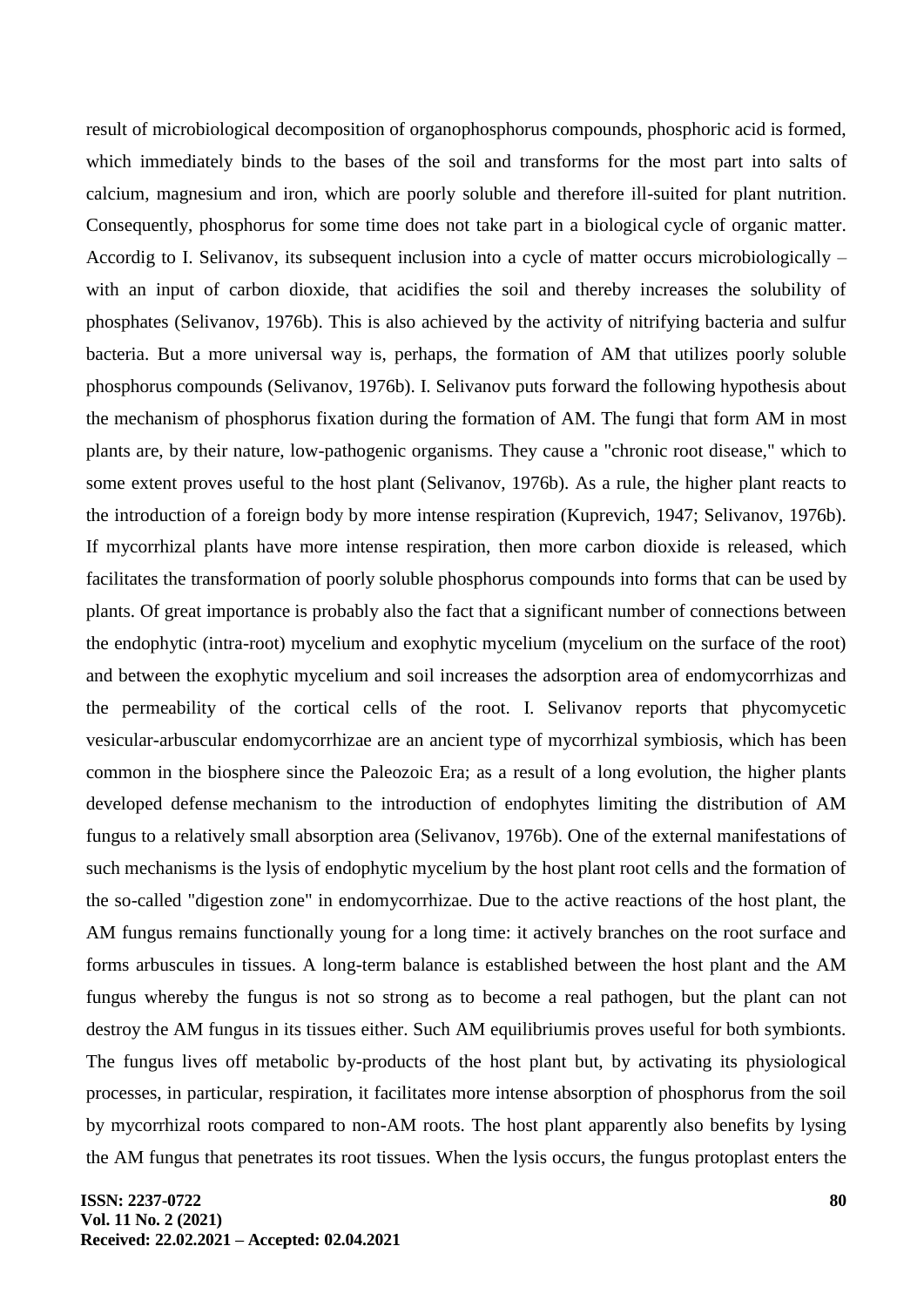root cells and, supposedly, the nutrients from the lysed fungal cell can be used by the higher plant. Thus, as the author believes, phycomycetic vesicular-arbuscular mycorrhizae have formed in the course of evolution as a means of active extraction of phosphorus excluded from the biological cycle of organic matter and as a way to include it in the nutrient cycle of green plants (Selivanov, 1976b).

An interesting fact is the detection of fixation of atmospheric nitrogen by AM fungi (Selivanov, 1975d), but these data were found false because of the inability to detect *nif*-genes encoding nitrogene in eukaryotic chromosomes. In the 21st century, however, a hypothesis was proposed about the AM ability to increase the nitrogen nutrition of plants based on the presence in AM fungi of symbiotic bacteria (similar to the genus Burkholderia) that have *nif*-genes (Minerdi et al., 2001 Bianciotto et al., 2003). The number of such gram-negative bacteria (*Candidatus Glomeribacter gigasporarum*) in *Gigaspora margarita* can be up to 250,000 cells per spore, which indicates the effectiveness of endosymbiont transmission durin AM fungus reproduction.

The need to study the role of AM in plant nutrition was recognized as early as in 1933 by S. Kostychev who wrote: "It would be highly advisable to subject the problem of mycotrophic plant nutrition to systematic biochemical investigation: for it is one of the most fundamental problems of soil nutrition of plants, and we can rightfully say that, until this problem is solved, our understanding of root nutrition will not be full."(Kostychev, 1933; Lobanov, 1963). Solution of these problems required, at least, to develop methods to "synthesize mycorrhizae" in laboratory, i.e. to obtain strains of AM fungi on the host plant in vitro. To accomplish this task, N. Golubinskaya used as inoculum for apple and clover seedlings mycorrhizal clover roots whose surface was sterilized with 0.2% solution of the mercury (variant # 1), unsterilized clover roots (variant # 2) and spores of unidentified fungus of the genus Endogone (variant # 3) (Golubinskaya, 1979). When growing plants on sterile substrates, Golubinskaya managed to synthesize variant # 2 and variant # 3 of the typical AM. AM plants were both higher and heavier than the control non-AM plants. Thus, following the lead of foreign researchers (Nicolson, 1952; Mosse, 1961), methodological approaches to study AM in controlled conditions were developed.

### **3. The History of Research of G. Muromtsev's School**

Cultivation of AM fungi using the method of open-pot culture (OPC; Mosse, 1961; Gilmore, 1968) in Russia began in the early 1980s at the All-Union (now All-Russian) Research Institute for Agricultural Microbiology – ARRIAM (Leningrad, now Saint Petersburg) at the Laboratory of Ecology and Physiology of Soil Microorganisms directed by the VASKhNIL (Lenin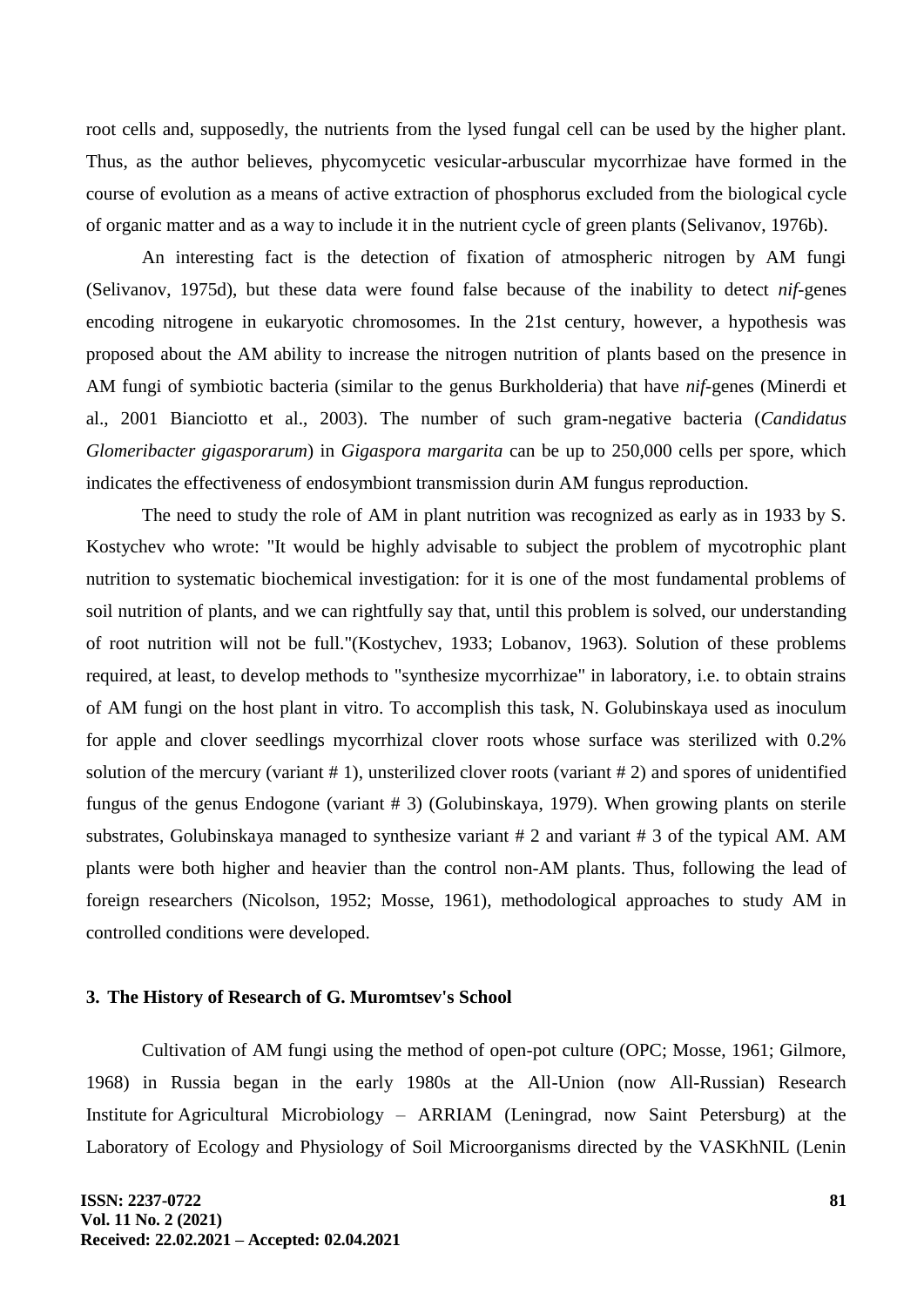All-Union Academy of Agricultural Sciences) academician Ggeorgiy Muromtsev. A number of postgraduate students from Muromtsev's research group have successully defended their theses dedicated to AM: I. Sarkina, E. Guseva, M. Dobronravova, N. Serebrennikova, A. Klyuchnikov, N. Kozlova and E. Krayeva.

I. Sarkina studied the mycosymbiotrophism of the main tree landscape-forming species and possible ways of using the data for biological monitoring of ecosystems, restoration of degraded landscapes and green construction (Sarkina, 1988). Inventory of mycorrhizae of the key tree landscape-forming species with an estimation of mycotrophism has been carried out on the Southern coast of the Crimea (Nikitsky Botanical Garden); the anatomical and morphological features of endotrophic and ectotrophic mycorrhizae, as well as the species composition of mycorrhizal fungi and the density of their populations in natural plant communities with different degrees of disturbance have been studied. The studies have shown that the main tree landscape-forming species in this region are mycotrophs, which differ significantly in the nature and intensity of mycorrhiza formation processes and are represented by both ecto- and endomycorrhizal species. I. Sarkina showed that the most common endomycorrhizal fungi for the Southern coast of the Crimea are fungi of the genus Glomus, in particular *G. mosseae*. Based on the results of the vegetation tests, it was concluded that inoculation with AM fungi gives the best results when applied to the seedlings of the Crimean pine (*Pinus pallasiana* D.Don.) in containers and to young plants during their transplantation from the nurseries into the natural environment. I. Sarkina's observations of two types of mycorrhizae on the same plant is an interesting fact from the point of view of the fungi interaction that represent different types of symbiosis. Sarkina showed that within a single root system, competition relations can arise between ecto- and endomycorrhizal fungi. Similar studies had already been conducted before (Golubinskaya, Selivanova, 1975). Cases of double mycorrhizal infection had been observed in *Rhododendron aureum* Georgi, *R. dahuricum* L., and especially in *R. luteum* Swett. N. Golubinskaya and I. Selivanova reported that this most likely occurs particularly often in soils that have long not been covered with forest or in greenhouses where there is not enough ectomycorrhizal fungi, and if they are there, they are in inactive form (Golubinskaya, Selivanova, 1975). However, based on the results of I. Sarkina's research (Sarkina, 1988) on the synthesis of mycorrhiza using AM fungi on tree species seedlings, it became possible to talk about the alternation of mycorrhizae: at the early stages of plant growth, AM is formed, which is later replaced with ectomycorrhiza formed with eumycetes.

E. Guseva studied the development of AM fungi in toxic sulfide-containing (pH 2.8) dark-grey sandy loam soil above the coal seam near the Moscow brown-coal basin of the Tula Region (Muromtsev et al., 1988). It was shown that the effectiveness of plant symbiosis with AM fungi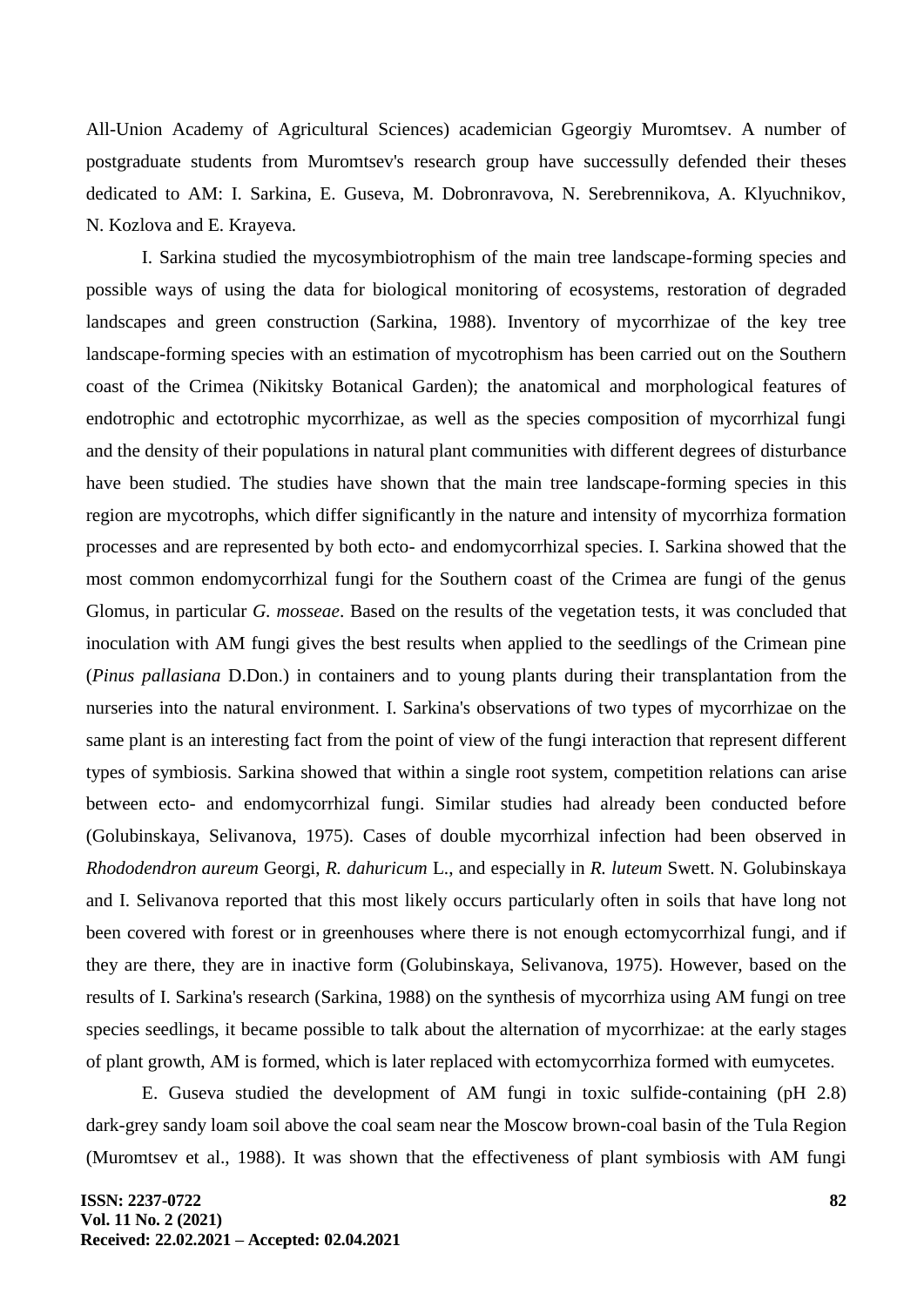depends on the combination of the inoculated mycobiont, soil and climatic conditions, fertilization and liming. The use of the indigenous AM fungus *G. mosseae* adapted to the conditions of sulfate salinization in the field and vegetation experiments had a stable positive effect on the biological productivity of plants, compared with strains of fungi isolated from non-saline soils. Inoculation with AM with fungi proved the most effective when  $N_{120}P_{84}K_{120}$  were accompanied by liming. The yield of the vetches and oats in the field increased 1.5-2 times, compared to the control area (uninoculated plants). E. Guseva found negative effect of plants that did not form AM (mustard, lupine, rapeseed) and soil resting on the number of indigenous AM fungi spores (3-11 spores per 100 g of soil) in sod-podzolic cultivated soil (Leningrad Region). This caused the development of the introduced endophyte in the roots of the vetches and oats. When mycotrophic plants (oats, barley, ryegrass, clover) were grown, the number of indigenous fungi spores was up to 100-220 spores per 100 g of soil.

M. Dobronravova studied the biological characteristics of arbuscular-vesicular mycorrhizae in the phytocenoses of the Stavropol Territory and tried to find effective inducers of mycorrhiza formation in grains (Dobronravova, 1998).

N. Serebrennikova studied the formation of microbial communities in sulphide-containing soils above the coal seam during their restoration with the aim of developing effective methods of biological recultivation (Zolnikova, Serebrennikova, 1990). N. She found that in the fertile layer of soil recultivated by the application of chernozem to sulphide-bearing rocks, a complex of microorganisms adapted to the stressful conditions of sulfate salinization was formed. A method of biological recultivation of sulfide-containing rocks was developed, whereby a complex of microorganisms in the form of a soil-root mixture containing the AM-fungus *G. mosseae* was introduced into the soil above the coal seam together with the seeds after amelioration, which increased the number of microorganisms and activated microbiological processes in the recultivated soils. This technique helped improve the survival of alfalfa on recultivated soils and increase the yield of green mass by 19.4-47.1% during the 3 years of the experiment.

A. Klyuchnikov studied the influence of AM fungi of the genus Glomus and rhizosphere bacteria on the development of the potato (*Solanum tuberosum* L.); the effect of *Azotobacter chroococcum* and *Pseudomonas fluorescens* bacteria on the development of AM fungus *G. mosseae in vitro*; he estimated the impact of AM on the number of certain groups of bacteria, for example, gram-negative tricalcium phosphate-solubilizing bacteria with high phosphatase activity in potato rhizosphere (Klyuchnikov, Kozhevin, 1990). Klyuchnikov showed that the association with *Azospirillum brasilense* and *P. fluorescens* increases the occurrence of mycorrhizal infection in the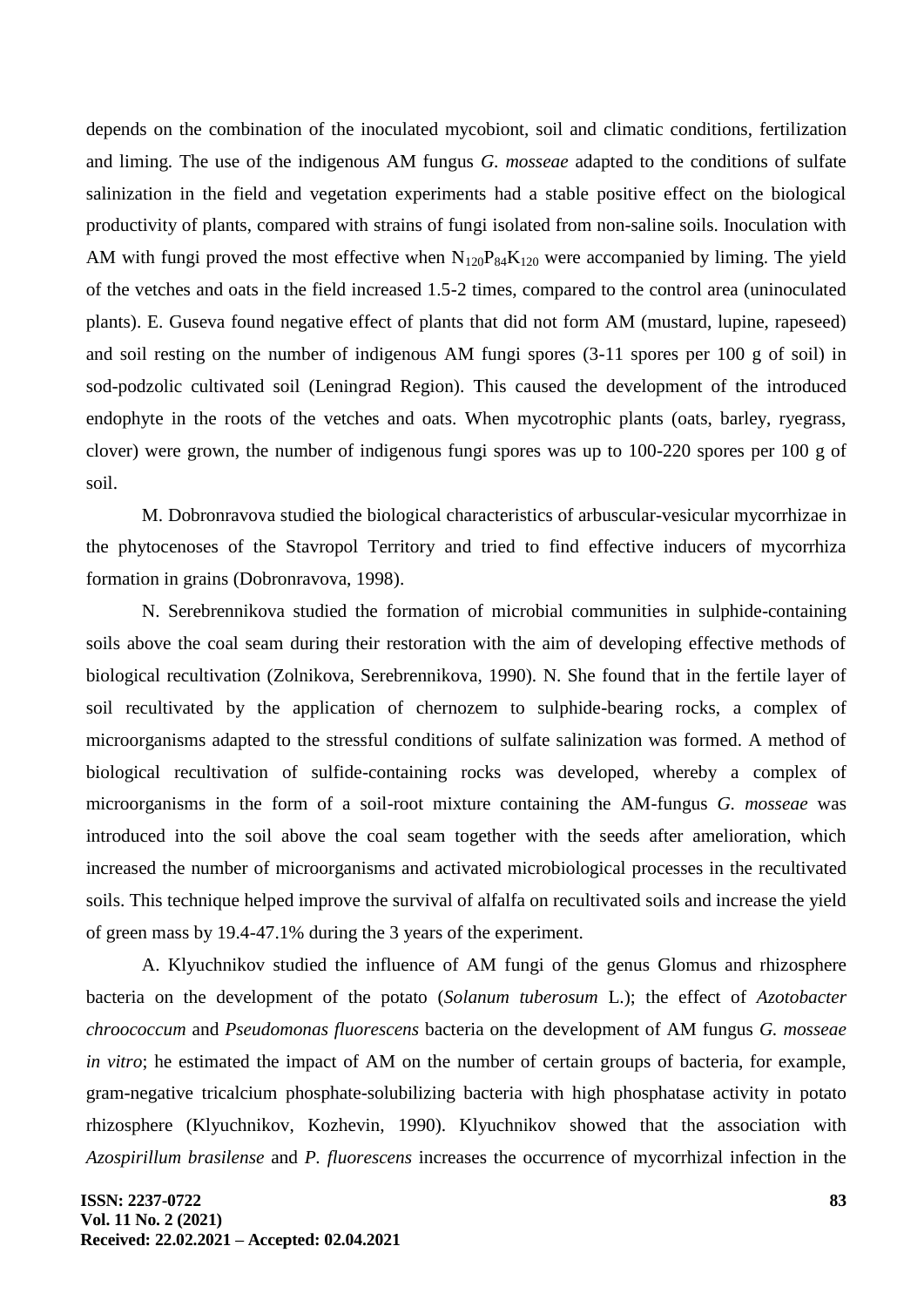potato, as well as the effectiveness of AM at the early stages of plant development. It was established that AM changes the structure of the rhizosphere bacteria complex, increasing the number of phosphate-mobilizing and nitrogen-fixing bacteria. The development of AM resulted in 2-5 times higher nitrogenase activity of the bacterial complex in the mycorrhizosphere as compared to the non-AM rhizosphere.

N. Kozlova searched for new methods of AM fungi identification. For this purpose, she proposed immunochemical methods and obtained specific antibodies for water-soluble proteins (Kozlova, 2001). In the course of the study, the method of isolating the vesicles of *G. intraradices* endomycorrhizal fungi from the roots of *Plectranthus australis* was optimized. For the first time polymorphism of protein antigens for AM fungi has been analyzed using the method of two-dimensional electrophoresis. These techniques could be used to study biodiversity and identify AM fungi.

E. Krayeva was the first Russian researcher to perform an ultra-cytomorphological analysis of the AM Sudan grass (*Sorghum vulgare* var. *sudanense*) that included the identification of 7 effective *Glomus sp.* fungi to species level (Krayeva, Lebsky, 1991) using diagnostic "Vesicular-arbuscular mycorrhizal fungi test" (Schenck, Pérez, 1988). As a result, the fungus was identified as *G. intraradices.* The technique of AM root samples preparation for electron microscopy was modified, and the ultrastructure of the intra-root mycelium, arbuscules, vesicles and AM-fungal spores at different stages of plant ontogeny was studied. X-ray microanalysis showed that the characteristic spectrum of the AM fungus sporoderm contains 7 elements: Si, P, S, Cl, K, Ca and Mg. The outer layer of the sporoderm contained a significant amount of Ca. The predominant element of the spore cytoplasm was P (Kraeva, Lebsky, 1991). The results of microscopy helped discover a previously unknown out-of-the-root stage of development of *G. intraradices*, namely, the formation of spores in the seeds of the nonmycotrophic *Chenopodium album* resting in the soil.

At ARRIAM, overseen by G. Muromtsev, effective strains of AM fungi were isolated and cultivated using the OPC method (Muromtsev et al, 1985a, 1985b). It became possible to obtain inoculation material for AM studies in the field and in laboratory. The main line of research of G. Muromtsev's group became the study of the influence of AM formed with the participation of AM fungi selected strains on the yield and mineral nutrition of agricultural plants at different levels of fertilizer application (Zolnikova, 1993). Studies aimed at obtaining a preparative form of AM fungi have been conducted. For this purpose, clay minerals – clinoptilolites –from different deposits were studied as substrates for AM fungi reproduction using the OPC method. The most suitable substrate from the point of view of its physico-chemical properties proved to be clinoptilolite from the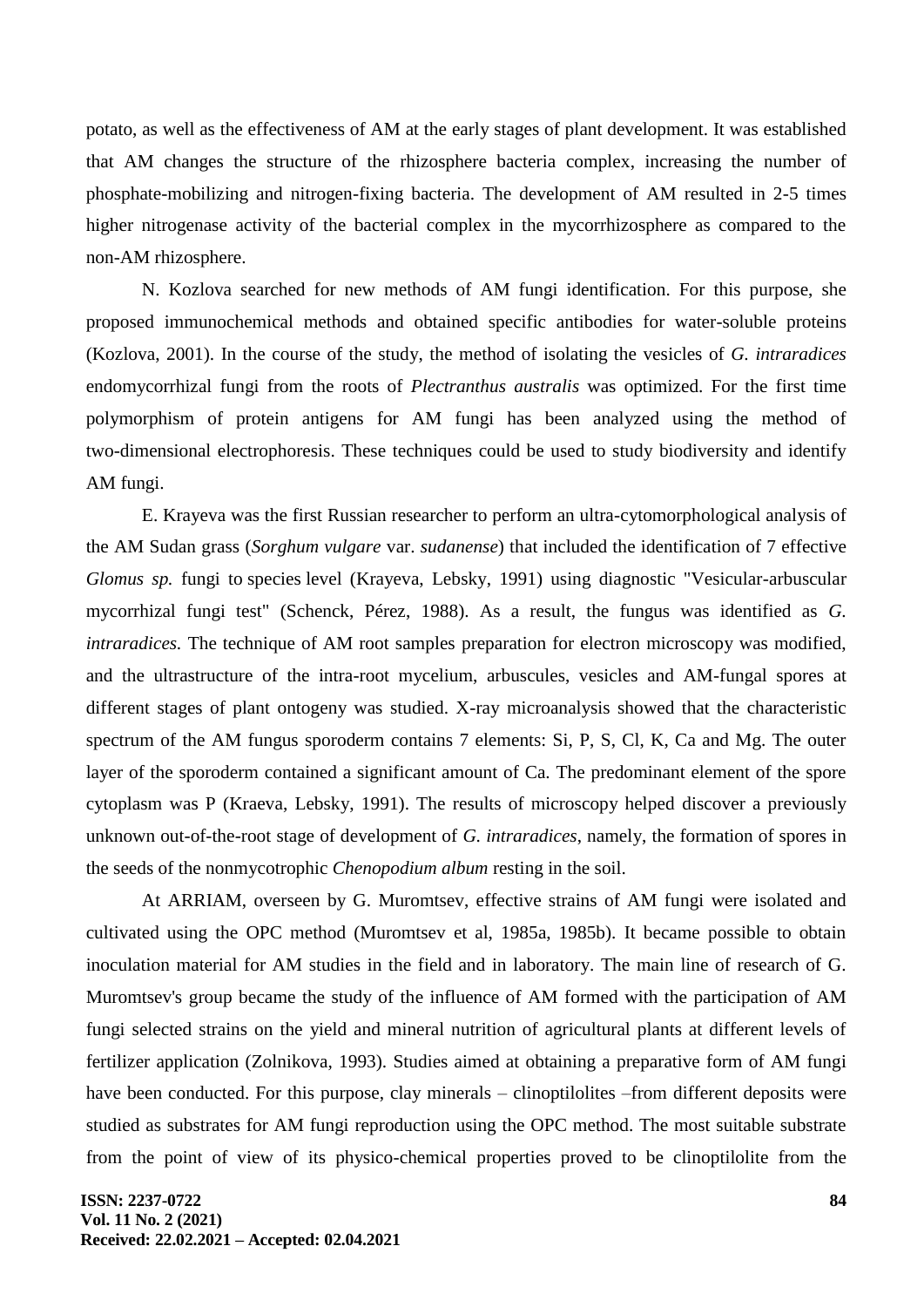Sokirnitsky deposit in Ukraine (Jacobi et al, 1992). In 1986, under the editorship of O. Berestetskiy, an ARRIAM Bulletin was published. The materials publised there allow us to identify the following groups of AM research in Russia: 1) evaluation of mycosymbiotrophism of wild and cultivated plants in different regions of the USSR (Krüger, Selivanov, 1986; Maksimova, 1986; Sarkina, 1986; Utemova, 1986; Shirinkina, 1986; Shkaraba, 1986; Shubin, 1986); 2) assessment of the effect of phosphorus levels in the soil on the AM development in agricultural plants (Golubinskaya, 1986; Mindiashvili, 1986; Khrushcheva et al., 1986); 3) evaluation of the effect of AM fungi inoculationon on the mineral nutrition of agricultural plants (Samoshkin, Postnikova, 1986); 4) evaluation of the effect of AM fungi inoculation on plant growth in recultivated soils (Zolnikova, Muromtsev, 1986); 5) modification of the techniques for quantitive assessment of plant mycosimbiotrophism, in particular, the new term "mycorrhiza usefulness index" (" $M_{\text{u.i.}}$ ") was introduced as the difference between the dry mass of AM and non-AM plants (Selivanov, Krüger, 1986). The authors point out that this index largely depends on the amount of phosphorus in the soil, as much as the AM symbiotic effectiveness. This index is introduced to assess the effectiveness of AM in in-vivo studies without AM fungi inoculation.

## **4. The Formation of the Academician I. Tikhonovich's School**

In the 1990s ARRIAM began research on the molecular-genetic foundations of the formation and functioning of mutually beneficial PMS using model Fabaceae. By 2003, these studies formed a school "Molecular-genetic foundations of the formation and functioning of mutually beneficial plant-microbial systems", led by the academician of the Russian Academy of Sciences I. Tikhonovich and sponsored by grants of the President of the Russian Federation (project # NSh-1103.2003.4, etc.). More than a hundred academic papers have been published as a result of these studies in top-rated journals, for example (Tsyganov et al., 1994; Provorov et al., 2002; Jacobi et al., 2003; Borisov et al., 2004; Yurkov et al., 2015), as well as a number of monographs, including (Tikhonovich, Provorov, 1998; 2009; Provorov et al., 2010; Provorov, Vorobiev, 2012). New data have been obtained regarding the mechanisms of AM initiation and development, identification, assessment of the functional significance and location of genes that control different stages of AM development and plant-fungal signaling of this symbiosis were carried out. I. Tikhonovich and N. Provorov formulated the idea of the genetic integration of interacting organisms, which formed the basis of the "symbiogenetics" concept (Tikhonovich, Provorov, 1998; 2003). Symbiogenetics has become a new discipline that studies manifestations of the laws of variation and heredity in superorganisms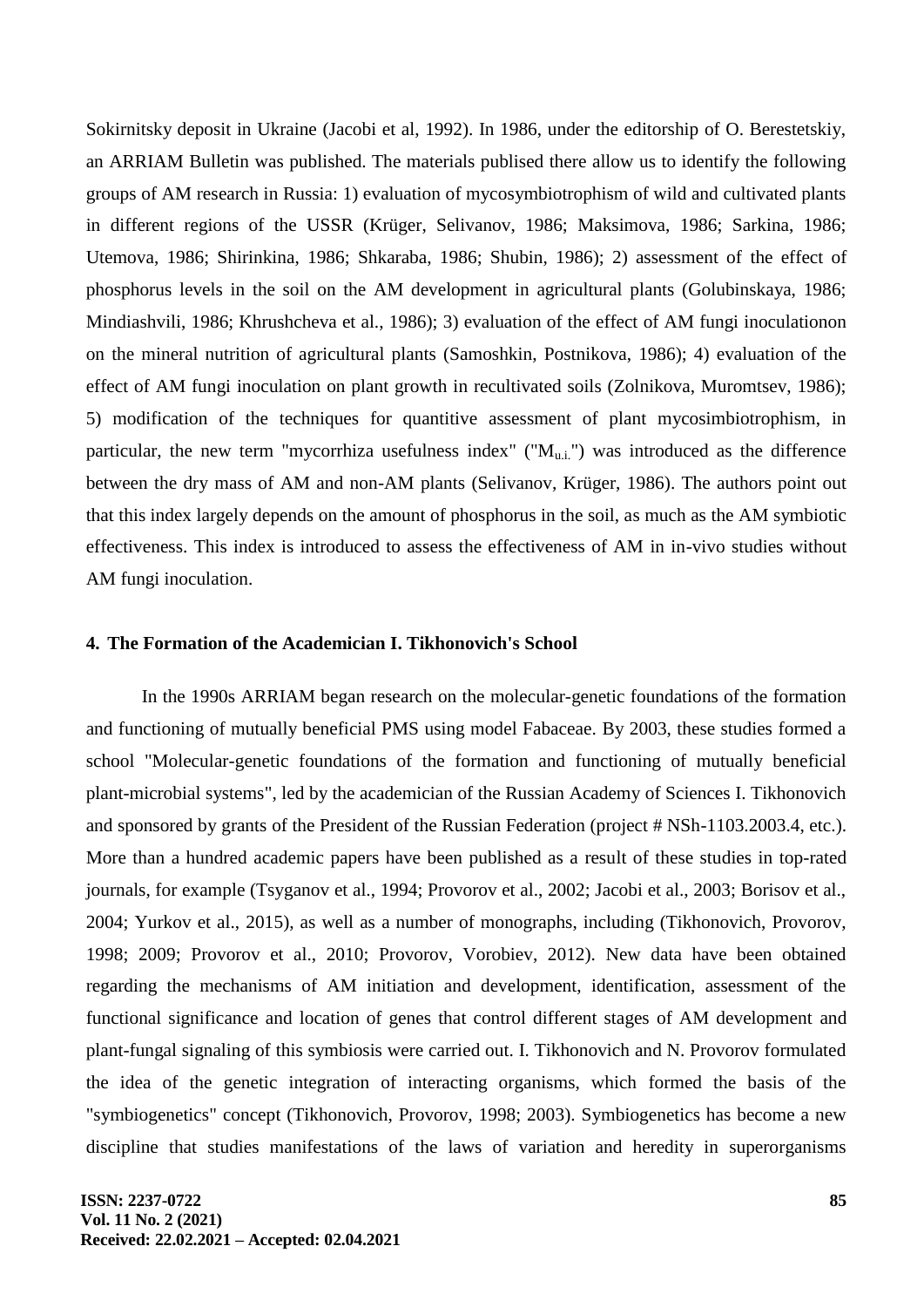(Tikhonovich, Provorov, 2009). Detailed studies in this area have proved that, despite the diversity of PMS, such as Fabaceae-Rhizobium symbiosis, symbiosis between plants and cyanobacteria, mycorrhizal fungi, growth-promoting bacteria and endophytic fungi and bacteria, they have much in common both at the functional level and at level of molecular-genetic regulation of PMS development (Tikhonovich, Provorov, 2009).

#### **5. Conclusion**

I. Selivanov, G. Muromtsev and I. Tikhonovich have formed the key Russian research groups to study the biodiversity of AM fungi, mycorrhizae formed by them, the influence of environmental factors on the development of effective AM and the molecular genetic, physiological and biochemical foundations of effective AM formation. In the framework of the I. Selivanov's school much attention was paid to the theory of consortia in the system of biotic relationships in biogeocenoses. AM has been defined by researchers as a key element in the consortive relations of terrestrial ecosystems. A large-scale approach to research allowed the authors to analyze the mycotrophism of a significant number of cultivated and wild plants in natural zones ranging from tundra to deserts in Russia and neighboring countries. Under the G. Muromtsev's guidance, applied studies of AM fungi were extended using the OPC method: recultivation techniques for sulfide-bearing soils using AM inoculums and alfalfa plants as phytomeliorants was developed; the first assessment of the influence of AM on the structure of the rhizosphere bacteria complex was performed; the studies of tree plant mycorrhizae were carried out, in which the possibility of a double mycorrhizal infection (with ecto- and endomycorrhizal fungi) was demonstrated, and the first detailed ultrastructural analysis of the development of the AM fungus and AM formed by it was conducted in Russia.

As the molecular genetic methods evolved, I. Tikhonovich founded a new scientific discipline at ARRIAM – symbiogenetics, a considerable part of which is the research of the mechanisms of AM initiating and development. Symbiosis started to be seen as a superorganism with its own manifestations of the laws of variation and heredity.

### **Acknowledgements**

The research of A. Yurkov and M. Shishova was sponsored by the grant of the Russian Foundation for Basic Research (RFBR) # 19-29-05275 MK, the research of A. Kryukov and A. Gorbunova – by the grant of RFBR  $# 20-016-00245$  A.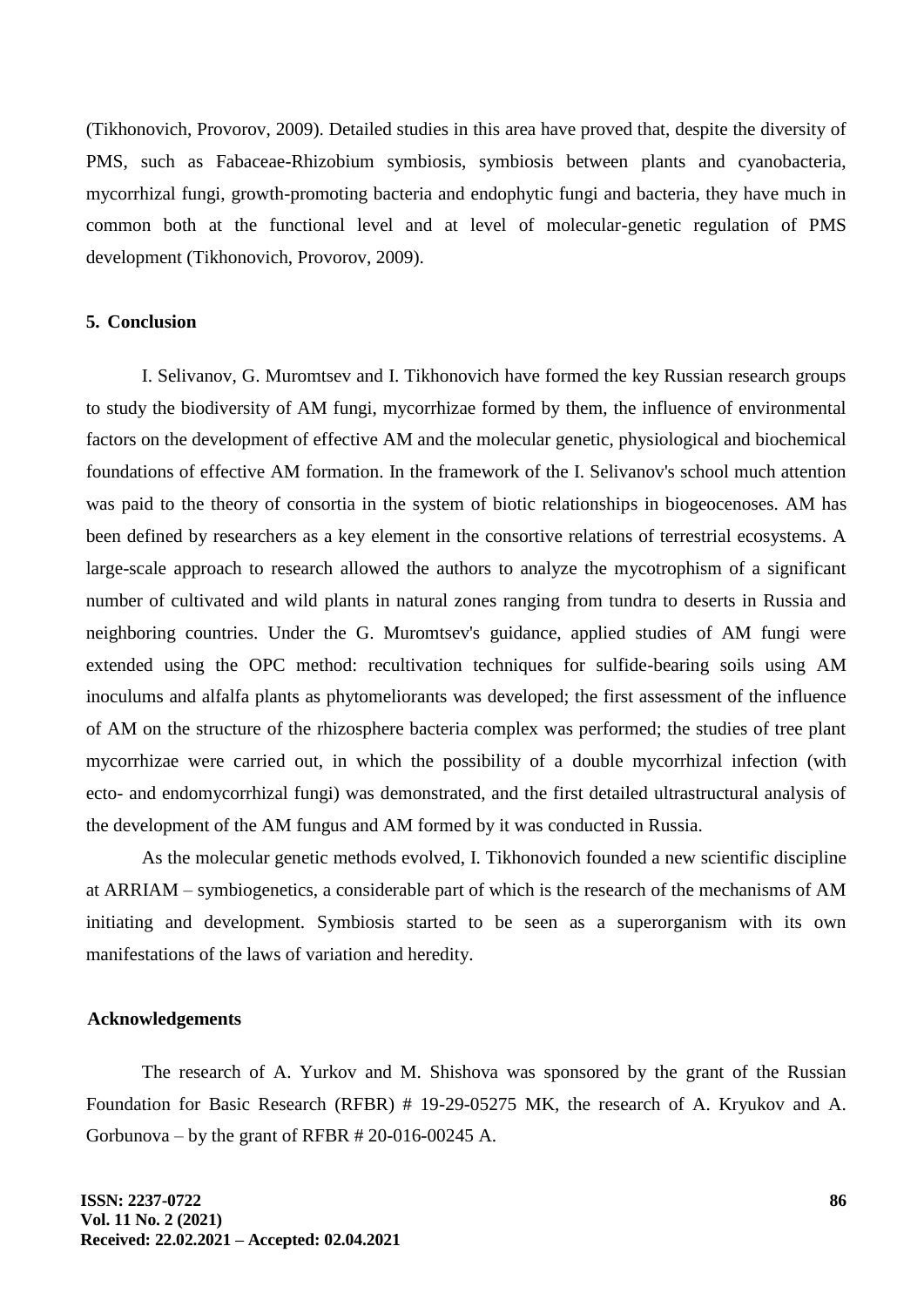## **References**

Bulaeva L. Dependence of mycorrhiza formation on the biological nature of the higher symbiont. *Collection of scientific works of the Perm Branch of the All-Union Botanical Society.* 1965, vol. 2. 3642

Buchholz F. *New data on the morphology and cytology of underground fungi.* Part 1. Genus Endogone Link. Riga, 1911.

Golubinskaya N. Mycosymbiotrophism of corn at the early stages of growth, depending on the dose of mineral nitrogen, 2,4-Dichlorophenoxyacetic acid and the illuminance. *Mycorrhiza and other forms of consortive relations in nature,* 1980b, p. 89-95.

Golubinskaya N. Some methods of regulation of endophytic mycorrhizal associations. *Mycorrhiza and other forms of consortive relations in nature*, 1980a, Perm: Perm State Pedagogical Institute, p. 48-54.

Golubinskaya N. Growing vesicular-arbuscular fungi in laboratory. *Plant mycorrhiza*. Perm: Perm State Pedagogical Institute, 1979, p. 7-15.

Golubinskaya N. The development of mycorrhizae and nodules in clover at different levels of phosphate. *Bulletin of the All-Union Scientific Research Institute of Agricultural Microbiology.* Ed. by O. Berestetskiy, 1986, no. 44, p. 14-17.

Golubinskaya N., Selivanova I. On the double mycorrhizae in tree and shrub species of the Central Siberian Botanical Garden. *Plant mycorrhiza*. Perm: Perm State Pedagogical Institute, 1975, p. 48-50.

Dobronravova M., Brykalov A., Zolnikova N. A study of the mycotrophism of some medicinal plants growing in the Stavropol Territory. *Bulletin of the Botanical Garden of Professor I. Kosenko.*  Krasnodar, 1998, 48 pp.

Zolnikova N., Muromtsev G. Effect of endomycorrhizal fungi on the yield of plants on recultivated soils. *Bulletin of the All-Union Scientific Research Institute of Agricultural Microbiology.* Ed. by O. Berestetskiy, 1986, no. 44, p. 3-7.

Zolnikova N., Serebrennikova N. The development of microbiocenoses during the chemical recultivation of soils in the brown-coal basin of the Moscow Region. *Proceedings of the All-Russian Scientific Research Institute of Agricultural Microbiology.* V. 60, Leningrad, 1990, p. 73-86.

Zolnikova N. *Development of ecological safety of farming methods: proceedings of the Russian-Finnish symposium of the Russian Academy of Agricultural Sciences. Branch on non-chernozem zone of the Russian Federation*. St. Petersburg, 1993, p. 125-137.

Kamenskiy F. O On the symbiotic relation between the fungal mycelium and the roots of higher plants. *Proceedings of St. Petersburg Society of Naturalists.* 1886, 17: 34.

Karatygin I. *Co-evolution of fungi and plants.* Saint Petersburg.: Gidrometeoizdat, 1993, 115 pp.

Karatygin I.V. Co-evolution of fungi and plants: ecological and phylogenetic consequences. *Botanical Journal.* 1990, v. 75, no. 8, p. 1049-1060.

Klyuchnikov A., Kozhevin P. The dynamics of populations of Pseudomonas fluorescens and Azospirillum brasilense during the formation of vesicular-arbuscular mycorrhizae. *Microbiology.* 1990, no. 4, p. 651-655.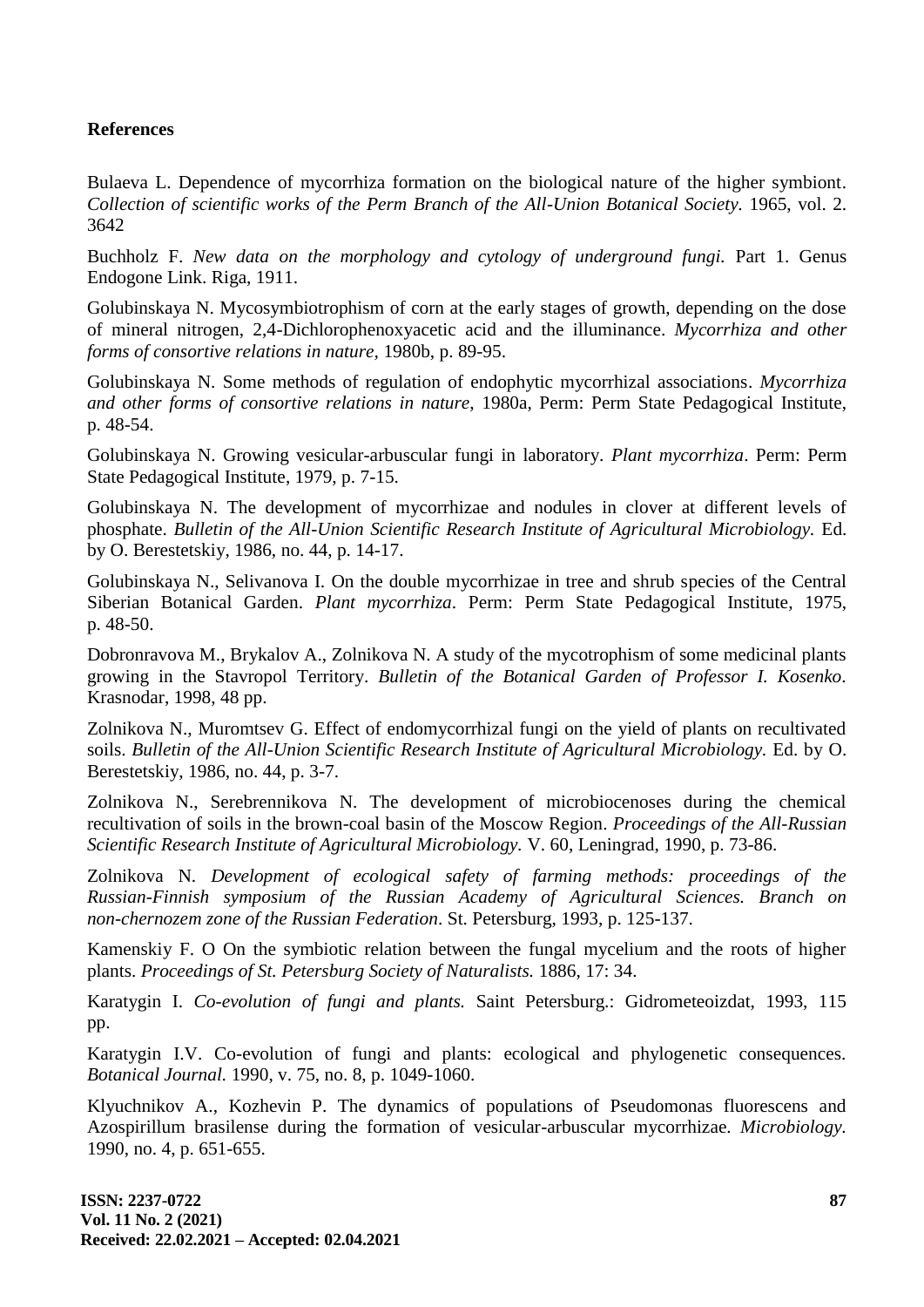Kostychev S. Plant physiology. Part 1. Chemical physiology. M.-L.: Association of State Book and Magazine Publishing Houses (OGIZ) – Selkhozhiz, 1933, 528 pp.

Krayeva E., Lebsky V. Ultrastructural and elemental analysis of sporoderm of endomycorrhizal fungi. *Byulleten VNIISKHM. Bulletin of All-Russian Research Institute for Agricultural Microbiology.* 1991, no. 54, p.59-61.

Krüger L. K. On the issue of studying mycorrhiza in the most important meadow grasses. *Proceedings of the Agricultural Institute named after academician D. Pryanishnikov.* 1957, issue 15, p. 167-174.

Krüger L., Perevedentseva L., Safiullina S. Perevedentseva L.G., Safiullina S.N. Experiments on the synthesis of mycorrhizae in wheat and pea. *Plant mycorrhiza*. Perm: Perm State Pedagogical Institute, 1973, p. 45-53.

Krüger L., Selivanov I. Fungi that form arbusicular-vesicular mycorrhizae and methods of their study. *1976. The role of consortive relations in the organization of biogeocenoses. 1976. Scientific notes of Perm State Pedagogical Institute.* V. 150, p. 187-193.

Krüger L., Selivanov I. Endomycorrhizae in wild and cultivated Fabaceae. *Bulletin of the All-Union Scientific Research Institute of Agricultural Microbiology.* Ed. by O. Berestetskiy, 1986, no. 44, p. 36-38.

Kuprevich V. *Physiology of the infected plant in connection with general issues of parasitism, M.-L.* Academy of Sciences of the USSR Publ. 1947, 300 pp.

Lobanov N. *Plant mycorrhizae.* Moscow: Publishing house of agricultural literature, magazines and posters, 1963, 431 pp.

Maksimova T. Mycorrhizae of alpine plants of Kuznetsk Alatau of Khakassia. *Bulletin of the All-Union Scientific Research Institute of Agricultural Microbiology.* Ed. by O. Berestetskiy, 1986, no. 44, 54-57.

Mindiashvili Zh. Influence of phosphorus fertilizers on mycotrophism, growth and development of some cultivated plants. *Bulletin of the All-Union Scientific Research Institute of Agricultural Microbiology.* Ed. by O. Berestetskiy, 1986, no. 44, p. 17-24

Muromtsev G., Guseva E., Zolnikova H. Effect of endomycorrhizal fungi on productivity, nitrogen, phosphorus and potassium nutrition of vetches and oats in recultivated soils. *Agrochemistry.* 1988, no. 6, p. 64-75.

Muromtsev G., Marshunova G., Pavlova V., Zolnikova N. The role of soil microorganisms in the phosphorus nutrition of plants. *The achievements of microbiology.* 1985a, v. 20, p. 174-198.

Muromtsev G., Jacobi L., Marshunova G. Increase in the yield of oats and the amount of phosphorus in it under the ingluence of endomycorrhizal fungi. *Reports of the Academy of Agricultural Sciences)*. 1985b, no. 3, p. 14-17.

Provovarov N., Shtark O. Directed evolution of fungi and plants in symbiotic systems. *Mycology and phytopathology.* 2014, v. 48, p. 151-157.

Provorov N., Vorobiev N. *Genetic foundations of the evolution of plant-microbial symbiosis.* Ed. by I. Tikhonovich, Saint Petersburg: Inform-Navigator Publ., 2012, 400 pp.

Samoshkin V., Postnikova O. Effect of endomycorrhizal vesicular-arbuscular fungi inoculation on the mineral nutrition of soy. *Bulletin of the All-Union Scientific Research Institute of Agricultural Microbiology).* Ed. by O. Berestetskiy, 1986, no.44, p. 7-10.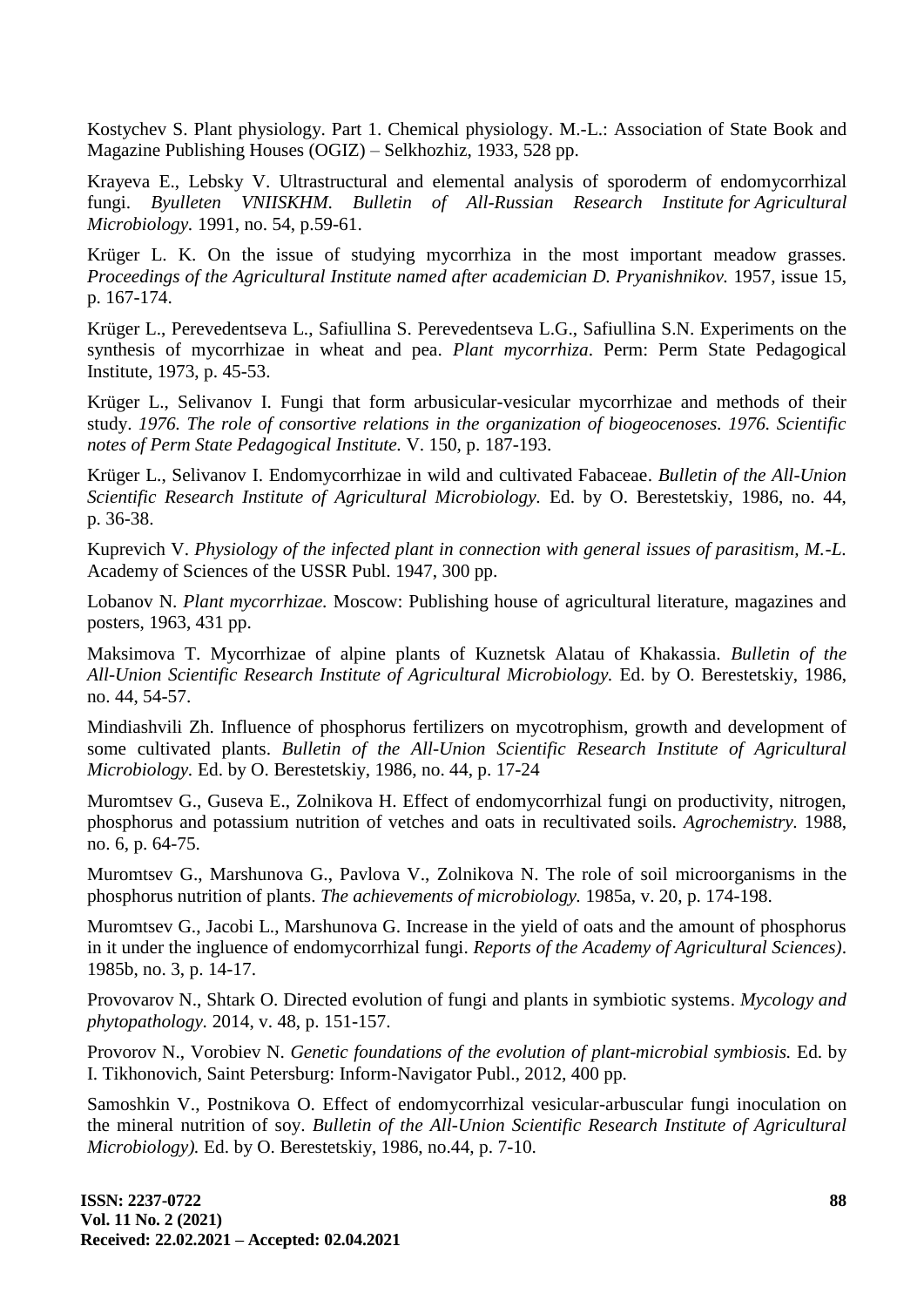Sarkina I. Dependence of the inoculation potential of the soil on the ecological conditions and species of the higher plant. *Collection of scientific works of the Nikitsky Botanical Garden).* 1988, v. 104, p. 62-72.

Sarkina I. Mycorrhiza of the juniper is high in the Cape Martyan Reserve. *Bulletin of the All-Union Scientific Research Institute of Agricultural Microbiology).* Ed. by O. Berestetskiy, 1986, no.44, p. 46-49.

Selivanov I. Issues of terminology and classification of mycorrhizae and mycorrhizal associations. *Plant mycorrhizae. Scientific notes of Perm State Pedagogical Institute.* 1973, v. 112, p. 3-44.

Selivanov I. Materials on physiology and ecology of mycotrophic plant nutrition. The role of mycorrhizal fungi in soil nutrition of plants. *Uchenyye zapiski PGPI Problems of botany, ecology and physiology of plants. / Scientific notes of Perm State Pedagogical Institute.* 1975d, p. 141, p. 3-32.

Selivanov I. *Mycosymbiotrophism as a form of consortive relations in the vegetation cover of the Soviet Union.* Moscow.: Nauka Publ., 1981, 232 pp.

Selivanov I. Problems of studying consortve relations in natural and anthropogenic ecosystems. *Mycorrhiza and other forms of consortive relations in nature).* Perm: Perm State Pedagogical Institute, 1983, p. 3-12.

Selivanov I. The structure of phycomycetic tamniscophagous (vesicular-arbuscular) endomycorrhizae). *Plant mycorrhizae. Scientific notes of Perm State Pedagogical Institute.* V. 142, 1975a, p. 60-68.

Selivanov I. Theoretical and practical problems of studying phycomycetic mycorrhizae. *The role of consortive relations in the organization of biogeocenoses. 1976b. Scientific notes of Perm State Pedagogical Institute.* V. 150, p. 201-213.

Selivanov I. Endogone fungi in culture and methods of their study. *Plant mycorrhizae. Scientific notes of Perm State Pedagogical Institute.* V. 142, 1975b, p. 96-110.

Selivanov I. Endogone fungi in culture and methods of their study. *Plant mycorrhizae. Scientific notes of Perm State Pedagogical Institute.* 1975c, p. 96-110.

Selivanov I., Vereshchagina V., Melnikova S., Salamatova N. Materials for the study of mycorrhizae in some grasse of the steppe belt. *Collection of scientific papers.* Perm, Perm State Pedagogical Institute, 1961, v. 18, no. 3, p. 3-10.

Selivanov I., Krüger L. On the need to clarify the methodology for quantitative assessment of plant mycosimbiotrophism. *Bulletin of the All-Union Scientific Research Institute of Agricultural Microbiology.* Ed. by O. Berestetskiy, 1986, no. 44, p. 30-33.

Selivanov I., Utemova L. Materials for the characteristics of mycorrhizal grasses. *Collection of scientific papers.* Perm, Perm State Pedagogical Institute, 1968, v. 64, p. 302-310.

Tikhonovich I., Provorov N. *Genetics of symbiotic nitrogen fixation and the basics of selection.* Saint Petersburg.: Nauka Publ., 1998, 194 pp.

Tikhonovich I., Provorov N. Symbiogenetics of microbial-plant relations. *Ecological genetics*. 2003, V.1, no. 0, p. 36-46.

Tikhonovich I., Provorov N. *Symbiosis between plants and microorganisms: molecular genetics of agroecosystems of the future.* Saint Petersburg: Publishing House of St. Petersburg University, 2009, 210 p.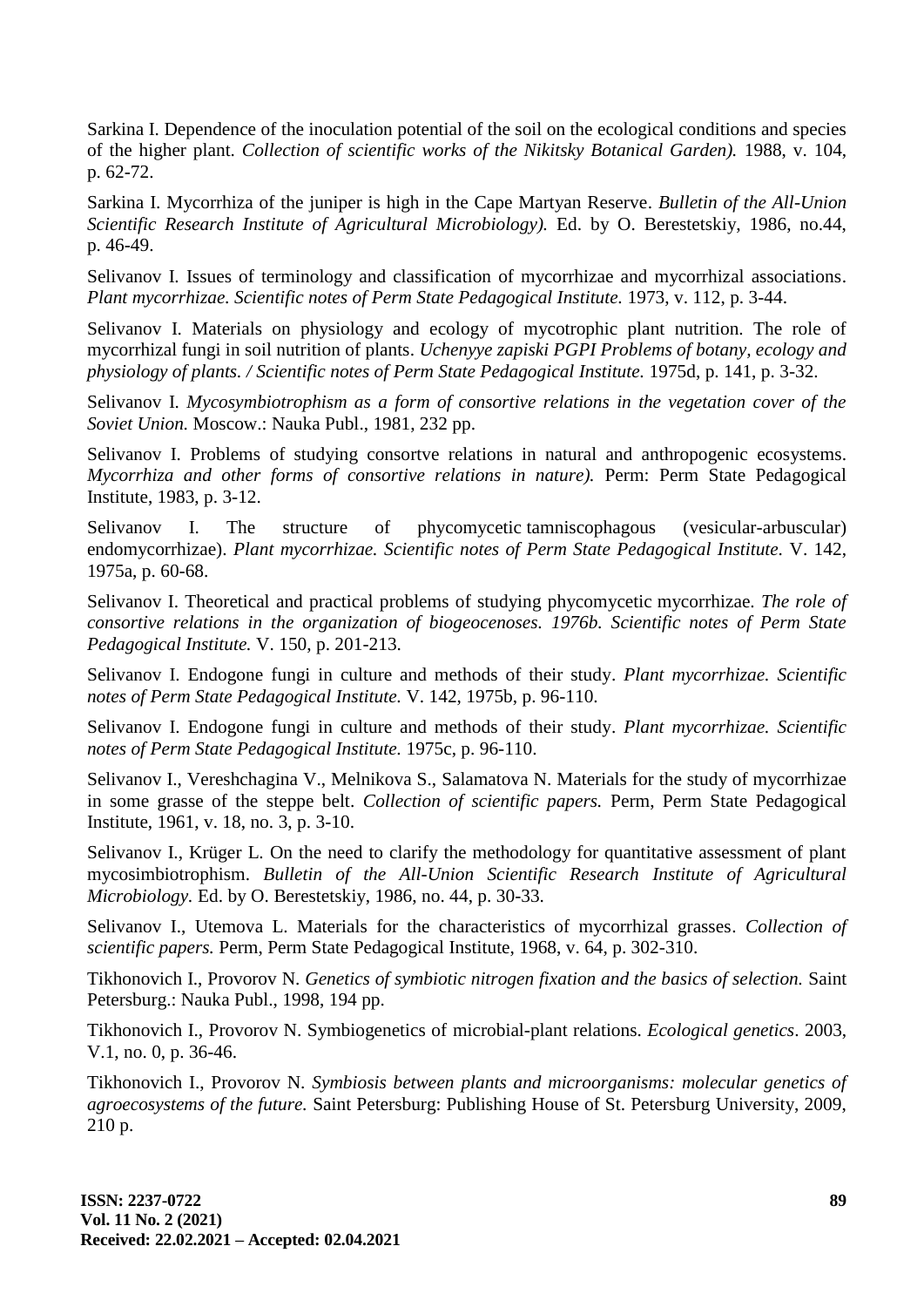Utemova L. The dynamics of mycorrhizal associations of wild grasses at different stages of their individual development and seasonal functioning. *Bulletin of the All-Union Scientific Research Institute of Agricultural Microbiology.* Ed. by O. Berestetskiy, 1986, no. 44, p. 49-54.

Khrushcheva E. On some morphological properties of corn mycorrhiza. *Agrobiology*, 1961, no. 4, p. 595-598.

Khrushcheva E., Aleksandrova E., Sogina I., Vorobyova T., Talatina G. The development of mycorrhizae and root rot in grasses having different amounts of available elements of mineral nutrition. *Bulletin of the All-Union Scientific Research Institute of Agricultural Microbiology.* Ed. by O. Berestetskiy, 1986, no. 44, p. 27-29.

Khrushcheva E., Aleksandrova E., Sogina I., Talatina G. The role of endomycorrhiza in the formation of yield of some grasses. *Mycorrhiza and other forms of consortive relations in nature.* 1980, p. 55-58.

*Khrushcheva E., Sogina I. On the carbohydrate metabolism of mycotrophic corn plants. Proceedings of the State Agricultural Institute, 1968, V. 26, p 97-102.* 

*Khrushcheva E. The effect of soil conditions on the formation of mycorrhizae in agricultural plants. Collection of scientific papers. Gorky, State Agricultural Institute, 1955, v.7, issue. 1, p. 67-76.*

*Shirinkina L. The intensity of mycorrhizal infection in healthy wheat heads and those infected with loose smut. The role of consortive relations in the organization of biogeocenoses. Scientific notes of Perm State Pedagogical Institute.* 1975, v. 150, p. 196-200.

Shirinkina L. The intensity of mycorrhiza formation in spring wheat based on some bioecological factors. *Bulletin of the All-Union Scientific Research Institute of Agricultural Microbiology.* Ed. by O. Berestetskiy, 1986, no. 44, p. 33-35.

Shirinkina L. On the dynamics of mycorrhiza formation in spring wheat. *Mycorrhiza and other forms of consortive relations in nature*, Perm: Perm State Pedagogical Institute, 1985. p. 54-58.

Shirinkina L. *Wheat mycorrhiza in different agricultural environments.* Mycorrhiza and other forms of consortive relations in nature. Republican collection of scientific works. Perm: Perm State Pedagogical Institute, 1978, p. 42-51.

Shirinkina L. *Mycorrhiza in weed plants in wheat plantings.* Mycorrhiza of plants. Perm: Perm State Pedagogical Institute, 1979, p. 44-52.

Shkaraba E. Population approach to the study of mycorrhizae. *Bulletin of the All-Union Scientific Research Institute of Agricultural Microbiology.* Ed. by O. Berestetskiy, 1986, no. 44, p. 41-43.

Shubin V. Prospects of the use of plant mycosimbiotrophism in taiga forestry. *Bulletin of the All-Union Scientific Research Institute of Agricultural Microbiology.* Ed. by O. Berestetskiy, 1986, no. 44, p. 39-41.

Jacobi L. Endomycorrhizal fungi: mycorrhiza formation and influence on the productivity of oats depending on the conditions of mineral nutrition. *Bulletin of All-Russian Research Institute for Agricultural Microbiology,* 1987, no. 47, p. 11-17.

Jacobi L., Muromtsev G., Patyka V., Marshunova G., Bayrakov V., Andreeva V. USSR author's certificate No. SU 1828088 A1 for the invention Strain of endomycorrhizal fungus Glomus mosseae for the production of a fertilizer for agricultural plants. Application No. 4922392, priority from 22.01.1991, publ. 10/13/1992. Applicant: All-Russian Research Institute for Agricultural Microbiology. Uzhgorod: Patent Production and Publishing Complex, 1992, 5.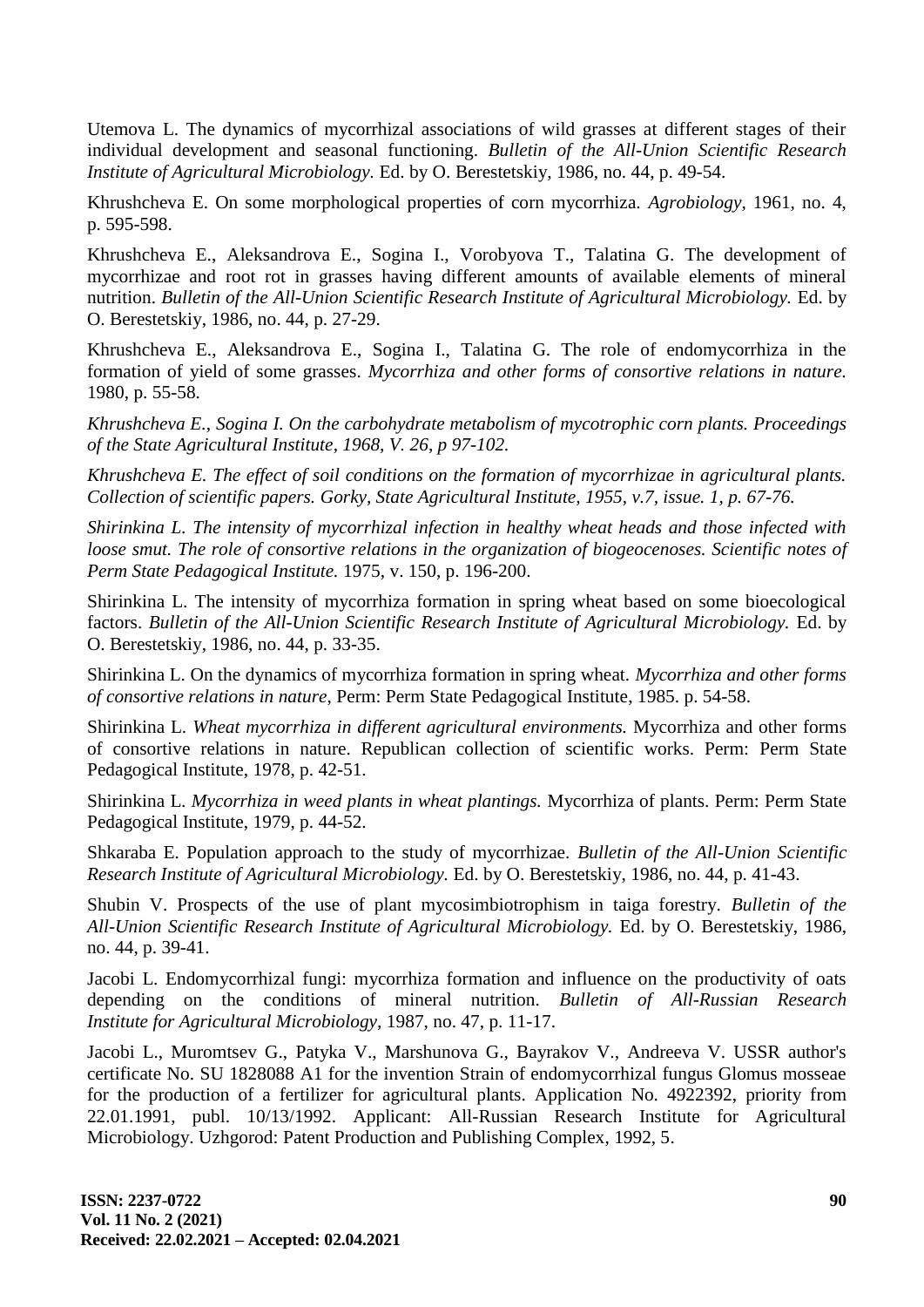Bianciotto V., Lumini E., Bonfante P., Vandamme P. Candidatus glomeribacter gigasporarum gen. nov., sp. nov., an endosymbiont of arbuscular mycorrhizal fungi. *Int. J. Syst. Evol. Microbiol.* 2003. V. 53(1): P. 121-124. doi: 10.1099/ijs.0.02382-0.

Borisov A.Y., Danilova T.N., Koroleva T.A., Naumkina T.S., Pavlova Z.B., Pinaev A.G., Shtark O.Y., Tsyganov V.E., Voroshilova V.A., Zhernakov A.I., Zhukov V.A., Tikhonovich I.A. Pea (*Pisum sativum* L.) regulatory genes controlling development of nitrogen-fixing nodule and arbuscular mycorrhiza: fundamentals and application. *Biologia*. 2004. V. 59, N 13. P. 137-144.

Gilmore A.E. Phycomycetous mycorrhizal organisms collected by open pot culture methods. *Hilgardia.* 1968. 39 (4): P. 87-105.

Jacobi L.M., Petrova O.S., Tsyganov V.E., Borisov A.Y., Tikhonovich I.A. Effect of mutations in the pea genes *Sym33* and *Sym40*. I. Arbuscular mycorrhiza formation and function. *Mycorrhiza*. 2003. V. 13. P. 3-7.

Karatygin I.V., Snigirevskaya N.S., Demchenko K.N. Species of the Glomites as plant mycobionts in Early Devonian ecosystems. *Paleontol. J.*, 2006. V. 40, N5. P. 572-579.

Koide R.T., Mosse B. A history of research on arbuscular mycorrhiza. *Mycorrhiza*. 2004. V. 14. P. 145-163.

Kozlova N.V., Strunnikova O.K., Labutova N.M., Muromtsev G.S. Production and analysis of specificity of polyclonal antibodies against soluble proteins from the arbuscular mycorrhizal fungus Glomus intraradices. *Mycorrhiza*. N10. 2001. P. 301-305.

Malloch D.W., Pirozynski K.A., Raven P.H. Ecological and evolutionary significance of mycorrhizal symbiosis in vascular plants. *Proc. Nat. Acad. Sci.* USA. 1980. V. 77. P. 2113-2118.

Minerdi D., Fani R., Gallo R., Boarino A., Bonfante P. Nitrogen fixation genes in an endosymbiotic *Burkholderia* strain. *Appl Environ Microbiol.* 2001. V. 67(2): P. 725-732. doi: 10.1128/AEM.67.2.725-732.2001.

Mosse B. Experimental techniques for obtaining a pure inoculum of an *Endogone sp.*, and some observations on the vesicular-arbuscular infections caused by it and other fungi. // *Rec. Adv. Bot.*, V. 2. 1961. P. 1728-1732.

Nicolson T.H. Vesicular-arbuscular mycorrhiza – a universal plant symbiosis. // *Science Progress.* 1952. V. 55. P. 561-581.

Öpik M., Davison J., Moora M., Zobel M. DNA-based detection and identification of Glomeromycota: the virtual taxonomy of environmental sequences. // *Botany.* 2014; 92(2):135-147. doi: 10.1139/cjb-2013-0110.

Pirozynski K.A., Malloch D.W. The origin of land plants: a matter of mycotrophism. // *BioSystems.* 1975. V.6. P. 153-164.

Provorov N.A., Borisov A.Y., Tikhonovich I.A. Developmental genetics and evolution of symbiotic structures in nitrogen-fixing nodules and arbuscular mycorrhiza // *Journal of Theoretical Biology.* 2002. V. 214: 215-232.

Provorov N.A., Shtark O.Y., Zhukov V.A., Borisov A.Y., Tikhonovich I.A. *Developmental genetics of plant-microbe symbioses.* NOVA Science Publishers Inc., New York, 2010, 151.

Schenck N.C., Pérez Y. *Manual for the identification of VA mycorrhizal fungi.* 2nd Edition. Gainesville: INVAM, University of Florida. 1988. 241 p.

Smith S., Read D. *Mycorrhizal Symbiosis.* 3rd Ed. NY: Academic Press. 2008. 800 p.